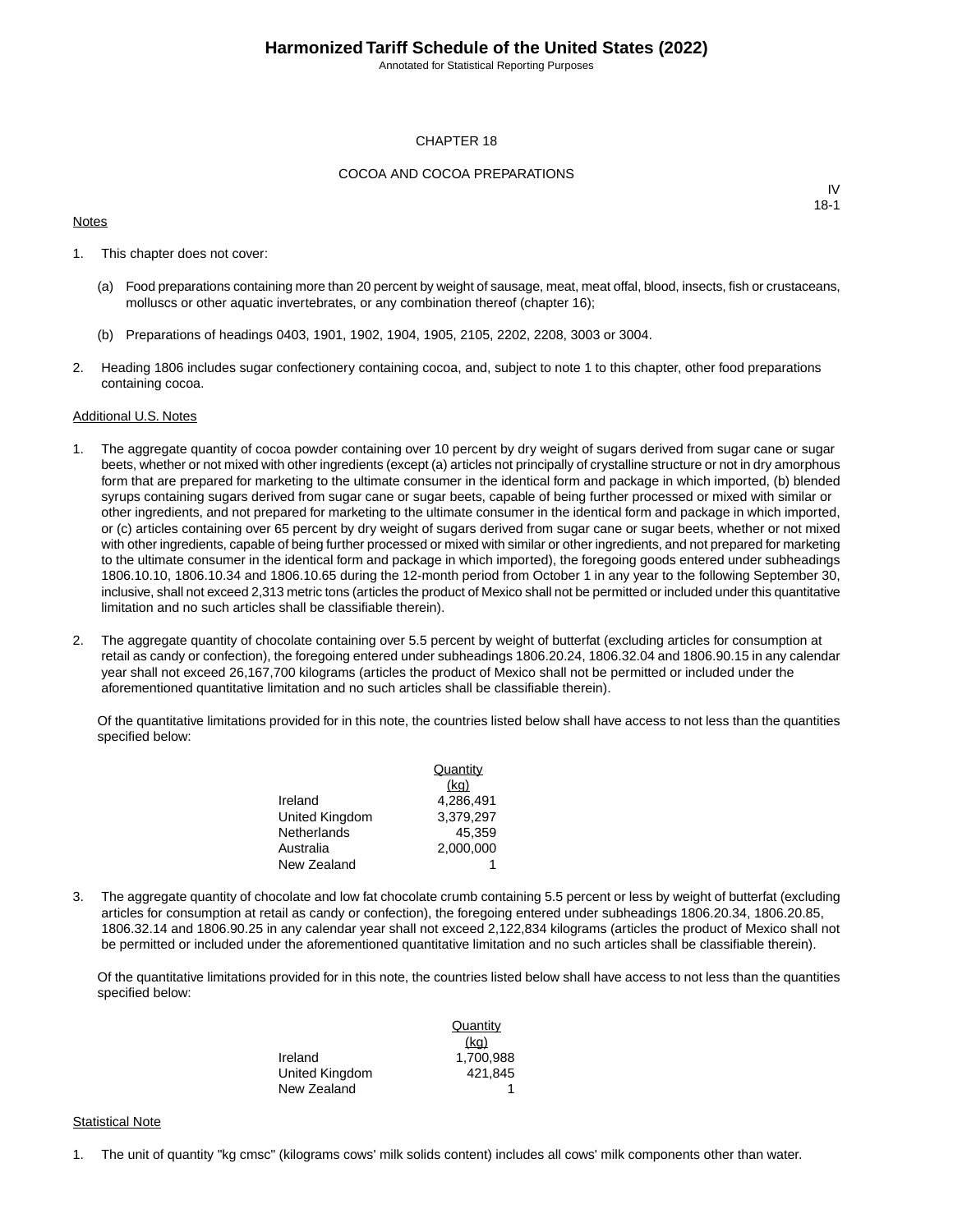Annotated for Statistical Reporting Purposes

Compiler's Note IV 18-2

The provisions of subchapter II of chapter 99 (Miscellaneous Tariff Bills or MTBs), the provisions of the Generalized System of Preferences (GSP) found in General Note 4 and most product exclusions from the additional tariffs on products of China in subchapter III of chapter 99 expired on December 31, 2020. However, no endnotes or footnotes relating to these provisions have been deleted as of the issue date of this edition.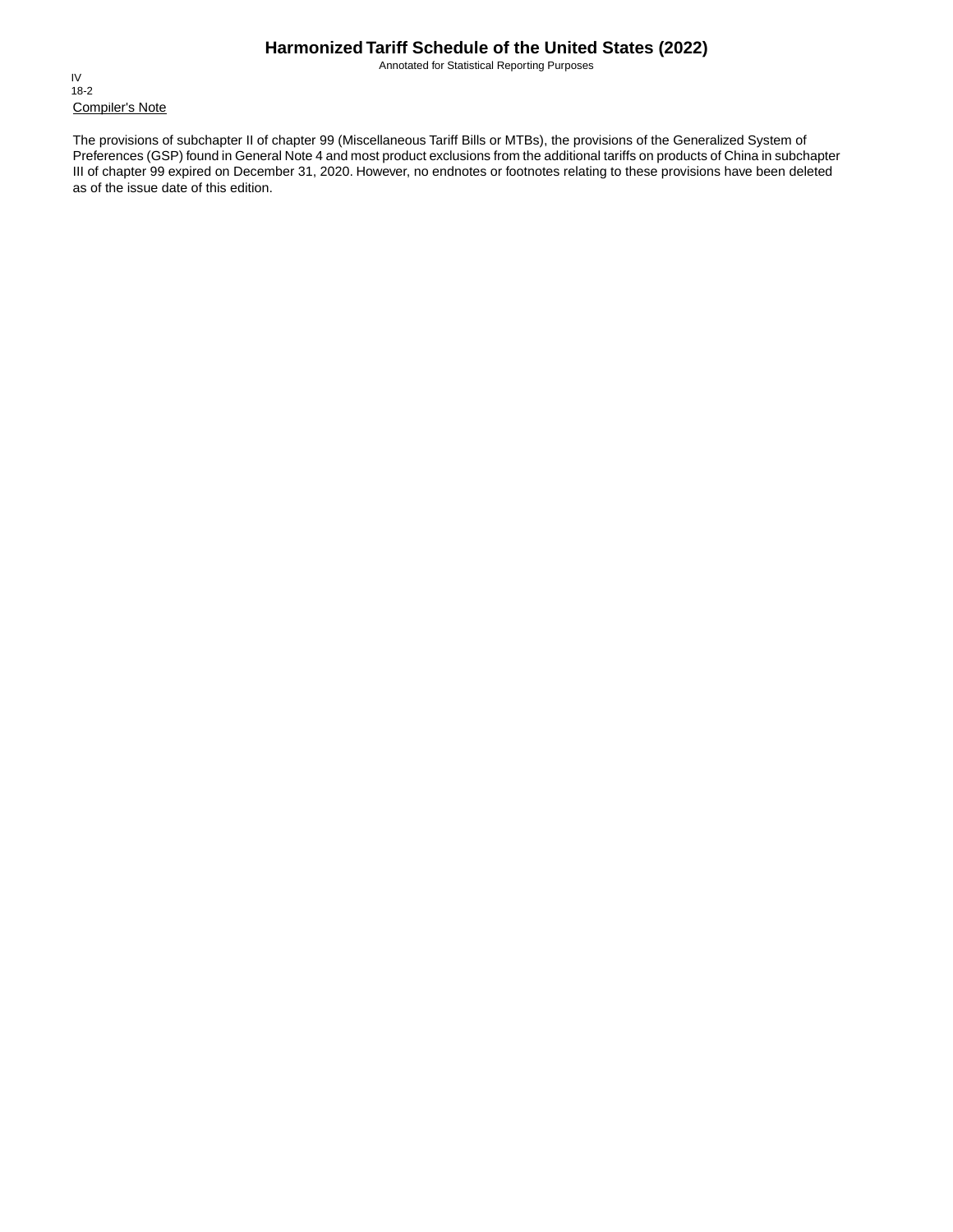Annotated for Statistical Reporting Purposes

| Heading/        | Stat        |                                                                                                                                                                                       | Unit           |                    | Rates of Duty                                                                                                                                                                                                |                |
|-----------------|-------------|---------------------------------------------------------------------------------------------------------------------------------------------------------------------------------------|----------------|--------------------|--------------------------------------------------------------------------------------------------------------------------------------------------------------------------------------------------------------|----------------|
| Subheading      | Suf-<br>fix | <b>Article Description</b>                                                                                                                                                            | of<br>Quantity | General            | 1<br>Special                                                                                                                                                                                                 | $\overline{2}$ |
| 1801.00.00 00   |             |                                                                                                                                                                                       |                | Free <sup>1/</sup> |                                                                                                                                                                                                              | Free           |
| 1802.00.00 00   |             | Cocoa shells, husks, skins and other cocoa waste kg Free <sup>1/</sup>                                                                                                                |                |                    |                                                                                                                                                                                                              | 10%            |
| 1803            |             | Cocoa paste, whether or not defatted:                                                                                                                                                 |                |                    |                                                                                                                                                                                                              |                |
| 1803.10.00 00   |             |                                                                                                                                                                                       |                |                    |                                                                                                                                                                                                              | 6.6¢/kg        |
| 1803.20.00      | 00          |                                                                                                                                                                                       |                |                    | Free (A, AU, BH, CL, 6.6¢/kg<br>CO, D, E, IL, JO,<br>KR, MA, OM, P,<br>PA, PE, S, SG)                                                                                                                        |                |
|                 |             |                                                                                                                                                                                       |                |                    |                                                                                                                                                                                                              | 25%            |
|                 |             | 1805.00.00   00   Cocoa powder, not containing added sugar or other sweetening                                                                                                        | kg 0.52¢/kg2   |                    | Free (A, AU, BH, CL, 6.6¢/kg                                                                                                                                                                                 |                |
|                 |             |                                                                                                                                                                                       |                |                    | CO, D, E, IL, JO,<br>KR, MA, OM, P,<br>PA, PE, S, SG)                                                                                                                                                        |                |
| 1806<br>1806.10 |             | Chocolate and other food preparations containing cocoa:<br>Cocoa powder, containing added sugar or other<br>sweetening matter:<br>Containing less than 65 percent by weight of sugar: |                |                    |                                                                                                                                                                                                              |                |
| 1806.10.05 00   |             | Described in general note 15 of the tariff schedule                                                                                                                                   |                |                    |                                                                                                                                                                                                              | 40%            |
| 1806.10.10 00   |             | Described in additional U.S. note 1 to this chapter<br>and entered pursuant to its provisions kg Free <sup>1/</sup>                                                                   |                |                    |                                                                                                                                                                                                              | 40%            |
| 1806.10.15 00   |             |                                                                                                                                                                                       |                |                    |                                                                                                                                                                                                              |                |
|                 |             |                                                                                                                                                                                       |                |                    | Free (BH, CL, JO,<br>KR, OM, SG)<br>See 9822.05.20 (P+)<br>See 9822.06.10 (PE)<br>See 9822.08.01<br>(CO)<br>See 9822.09.17 (PA)<br>See 9823.10.01-<br>$9823.10.45(S+)$<br>See 9912.17.05,<br>9912.17.40 (MA) | 25.5¢/kg       |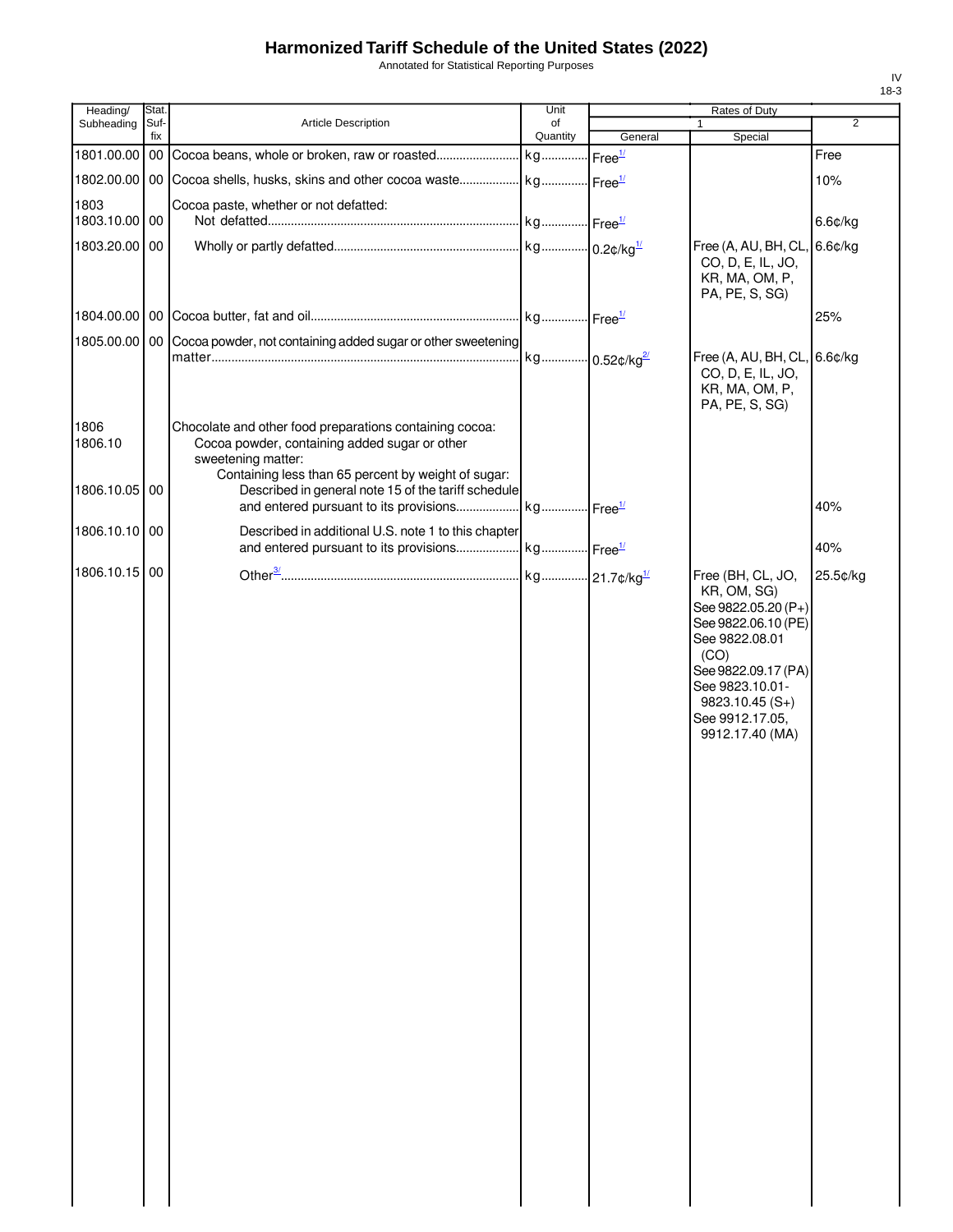Annotated for Statistical Reporting Purposes

| Heading/                                          | Stat.       |                                                                                                                                                                                                                                                                                          | Unit           |         | Rates of Duty                                                                                                                                                                                                |                |
|---------------------------------------------------|-------------|------------------------------------------------------------------------------------------------------------------------------------------------------------------------------------------------------------------------------------------------------------------------------------------|----------------|---------|--------------------------------------------------------------------------------------------------------------------------------------------------------------------------------------------------------------|----------------|
| Subheading                                        | Suf-<br>fix | <b>Article Description</b>                                                                                                                                                                                                                                                               | of<br>Quantity | General | $\mathbf{1}$<br>Special                                                                                                                                                                                      | $\overline{2}$ |
| 1806 (con.)<br>1806.10<br>(con.)<br>1806.10.22 00 |             | Chocolate and other food preparations containing cocoa: (con.)<br>Cocoa powder, containing added sugar or other<br>sweetening matter: (con.)<br>Containing 65 percent or more but less than 90 percent<br>by dry weight of sugar:<br>Described in general note 15 of the tariff schedule |                |         | Free (A, AU, BH, CL, 20%<br>CO, D, E, IL, JO,<br>KR, MA, OM, P,<br>PA, PE, S, SG)                                                                                                                            |                |
| 1806.10.24 00                                     |             | Articles containing over 65 percent by dry weight<br>of sugar described in additional U.S. note 2 to<br>chapter 17:<br>Described in additional U.S. note 7 to chapter                                                                                                                    |                |         | Free (CO, KR, OM,<br>PA, PE, S)                                                                                                                                                                              | 20%            |
| 1806.10.28 00                                     |             |                                                                                                                                                                                                                                                                                          |                |         | Free (BH, CL, JO,<br>KR, OM, SG)<br>See 9822.05.20 (P+)<br>See 9822.06.10 (PE)<br>See 9822.08.01<br>(CO)<br>See 9822.09.17 (PA)<br>See 9823.10.01-<br>$9823.10.45(S+)$<br>See 9912.17.05,<br>9912.17.45 (MA) | 39.5¢/kg       |
| 1806.10.34 00                                     |             | Other:<br>Described in additional U.S. note 1 to this<br>chapter and entered pursuant to its                                                                                                                                                                                             |                |         | Free (A, BH, CL,<br>CO, D, E, IL, JO,<br>KR, MA, OM, P,<br>PA, PE, S, SG)                                                                                                                                    | 20%            |
| 1806.10.38 00                                     |             |                                                                                                                                                                                                                                                                                          |                |         | Free (BH, CL, JO,<br>KR, OM, SG)<br>See 9822.05.20 (P+)<br>See 9822.06.10 (PE)<br>See 9822.08.01<br>(CO)<br>See 9822.09.17 (PA)<br>See 9823.10.01-<br>$9823.10.45(S+)$<br>See 9912.17.05,<br>9912.17.45 (MA) | 39.5¢/kg       |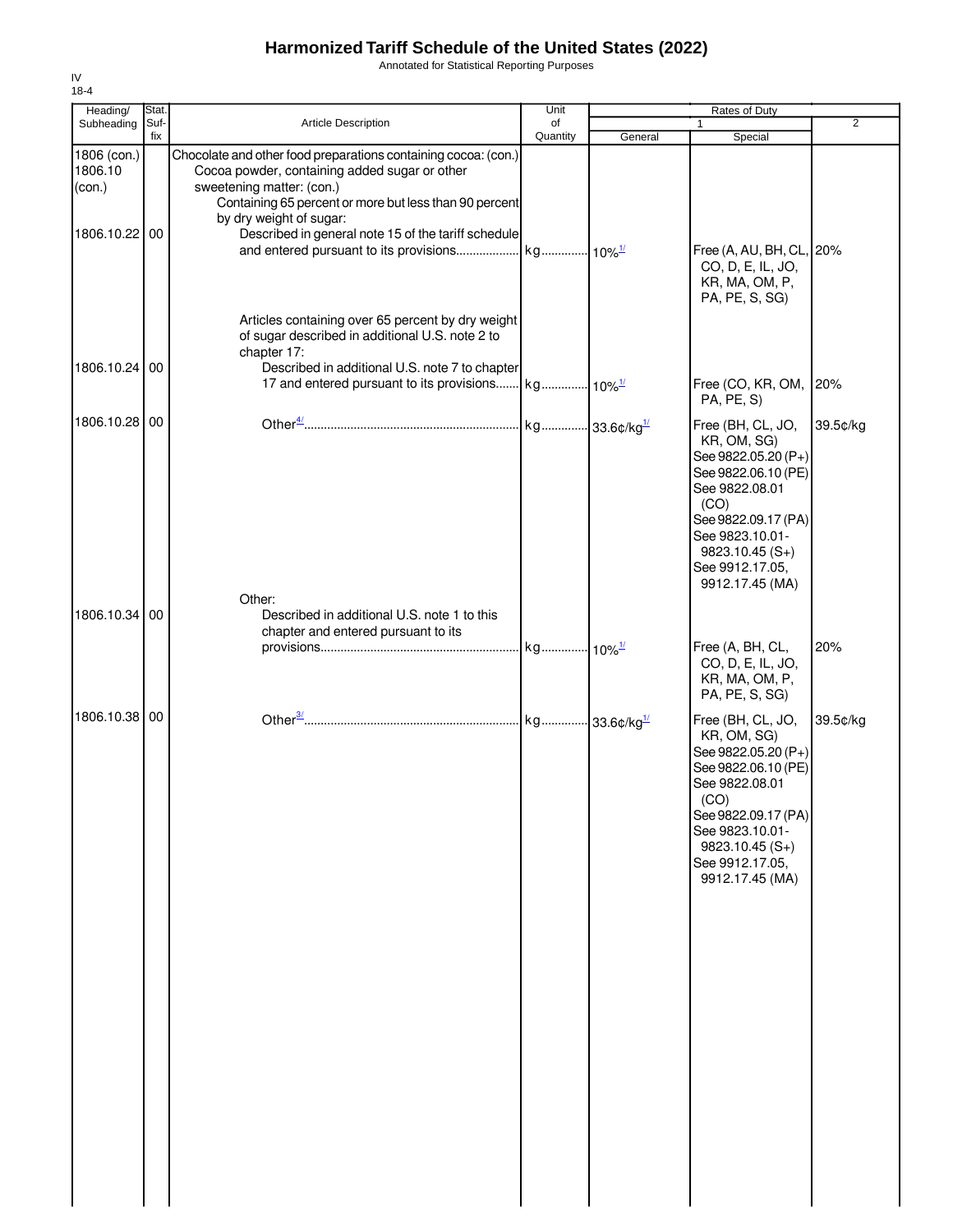Annotated for Statistical Reporting Purposes

| Heading/                         | Stat.       |                                                                                                                                                                       | Unit     |         | <b>Rates of Duty</b>                                                                                                                                                                                         |                |
|----------------------------------|-------------|-----------------------------------------------------------------------------------------------------------------------------------------------------------------------|----------|---------|--------------------------------------------------------------------------------------------------------------------------------------------------------------------------------------------------------------|----------------|
| Subheading                       | Suf-<br>fix | <b>Article Description</b>                                                                                                                                            | of       |         | 1                                                                                                                                                                                                            | $\overline{2}$ |
| 1806 (con.)<br>1806.10<br>(con.) |             | Chocolate and other food preparations containing cocoa: (con.)<br>Cocoa powder, containing added sugar or other<br>sweetening matter: (con.)                          | Quantity | General | Special                                                                                                                                                                                                      |                |
| 1806.10.43 00                    |             | Containing 90 percent or more by dry weight of sugar:<br>Described in general note 15 of the tariff schedule                                                          |          |         | Free (A, AU, BH, CL, 20%<br>CO, D, E, IL, JO,<br>KR, MA, OM, P,<br>PA, PE, S, SG)                                                                                                                            |                |
| 1806.10.45 00                    |             | Articles containing over 65 percent by dry weight<br>of sugar described in additional U.S. note 2 to<br>chapter 17:<br>Described in additional U.S. note 7 to chapter |          |         | Free (CO, KR, OM, 20%                                                                                                                                                                                        |                |
|                                  |             |                                                                                                                                                                       |          |         | PA, PE, S)                                                                                                                                                                                                   |                |
| 1806.10.55 00                    |             |                                                                                                                                                                       |          |         | Free (BH, CL, JO,<br>KR, OM, SG)<br>See 9822.05.20 (P+)<br>See 9822.06.10 (PE)<br>See 9822.08.01<br>(CO)<br>See 9822.09.17 (PA)<br>See 9823.10.01-<br>$9823.10.45(S+)$<br>See 9912.17.05,<br>9912.17.45 (MA) | 39.5¢/kg       |
| 1806.10.65 00                    |             | Other:<br>Described in additional U.S. note 1 to this                                                                                                                 |          |         |                                                                                                                                                                                                              |                |
|                                  |             | chapter and entered pursuant to its                                                                                                                                   |          |         |                                                                                                                                                                                                              |                |
|                                  |             |                                                                                                                                                                       |          |         | Free (A*, BH, CL,<br>CO, D, E, IL, JO,<br>KR, MA, OM, P,<br>PA, PE, S, SG)                                                                                                                                   | 20%            |
| 1806.10.75 00                    |             |                                                                                                                                                                       |          |         | Free (BH, CL, JO,<br>KR, OM, SG)<br>See 9822.05.20 (P+)<br>See 9822.06.10 (PE)<br>See 9822.08.01<br>(CO)<br>See 9822.09.17 (PA)<br>See 9823.10.01-<br>$9823.10.45(S+)$<br>See 9912.17.05,<br>9912.17.45 (MA) | 39.5¢/kg       |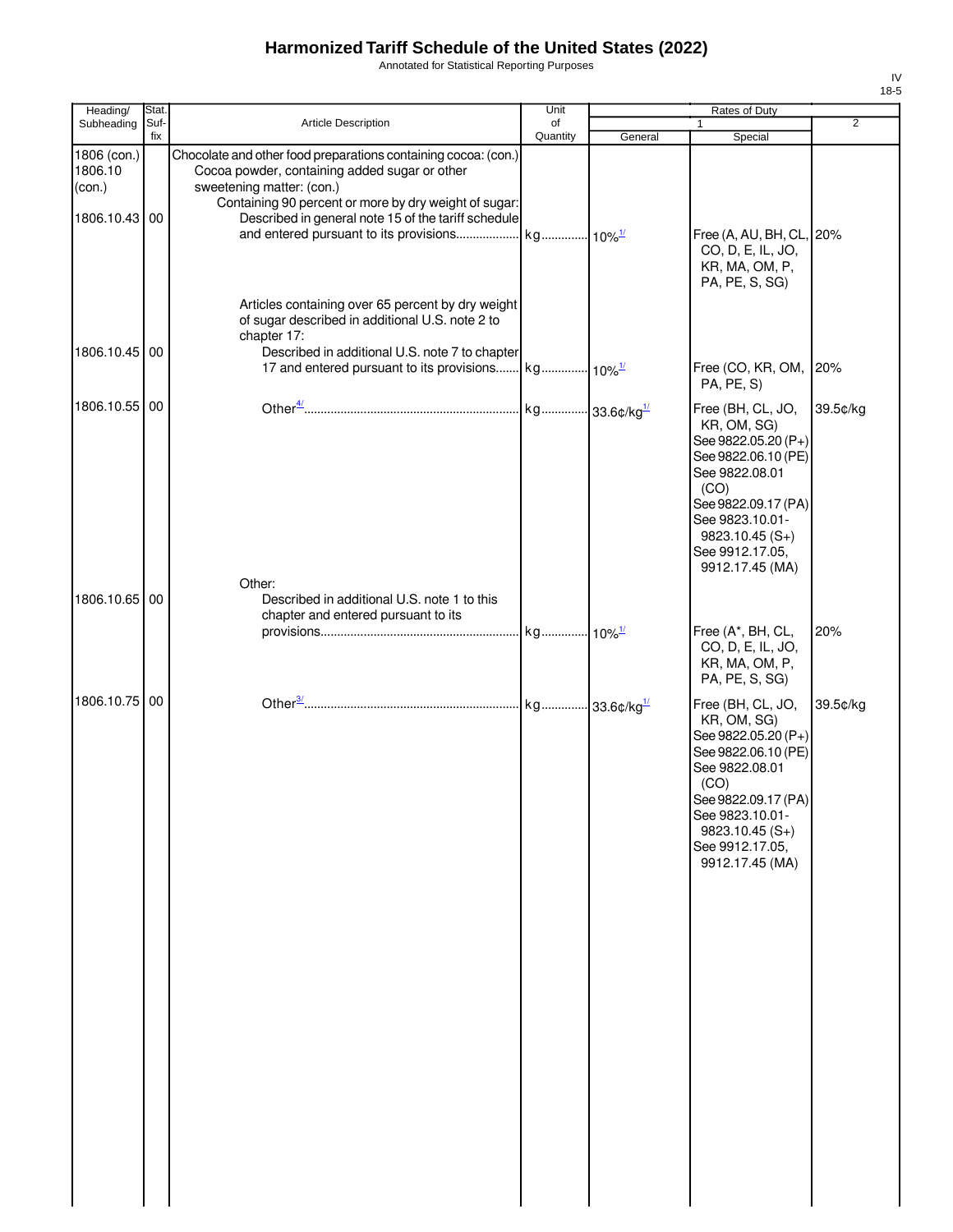Annotated for Statistical Reporting Purposes

| Heading/               | Stat.       |                                                                                                                                                                                                                                                                                                                                                                                                                                                                                                                 | Unit                |         | Rates of Duty                                                                         |                |
|------------------------|-------------|-----------------------------------------------------------------------------------------------------------------------------------------------------------------------------------------------------------------------------------------------------------------------------------------------------------------------------------------------------------------------------------------------------------------------------------------------------------------------------------------------------------------|---------------------|---------|---------------------------------------------------------------------------------------|----------------|
| Subheading             | Suf-<br>fix | Article Description                                                                                                                                                                                                                                                                                                                                                                                                                                                                                             | of<br>Quantity      |         | 1                                                                                     | $\overline{2}$ |
| 1806 (con.)<br>1806.20 |             | Chocolate and other food preparations containing cocoa: (con.)<br>Other preparations in blocks, slabs or bars, weighing more<br>than 2 kg or in liquid, paste, powder, granular or other bulk<br>form in containers or immediate packings, of a content<br>exceeding 2 kg:<br>Preparations consisting wholly of ground cocoa beans,<br>with or without added cocoa fat, flavoring or emulsifying<br>agents, and containing not more than 32 percent by<br>weight of butterfat or other milk solids and not more |                     | General | Special                                                                               |                |
| 1806.20.20             | 10          | than 60 percent by weight of sugar:<br>In blocks or slabs weighing 4.5 kg or more each    Free <sup>1/</sup><br>Not containing butterfat or other milk solids kg                                                                                                                                                                                                                                                                                                                                                |                     |         |                                                                                       | 8.8¢/kg        |
|                        | 90          | Containing butterfat or other milk solids                                                                                                                                                                                                                                                                                                                                                                                                                                                                       | kg                  |         |                                                                                       |                |
| 1806.20.22 00          |             | Other:<br>Containing butterfat or other milk solids<br>(excluding articles for consumption at retail as<br>candy or confection):<br>Described in general note 15 of the tariff                                                                                                                                                                                                                                                                                                                                  | kg cmsc             |         |                                                                                       |                |
|                        |             |                                                                                                                                                                                                                                                                                                                                                                                                                                                                                                                 |                     |         |                                                                                       |                |
|                        |             | schedule and entered pursuant to its                                                                                                                                                                                                                                                                                                                                                                                                                                                                            | kg 5% <sup>1/</sup> |         | Free (A, AU, BH, CL, 40%<br>CO, D, E, IL, JO,<br>JP, KR, MA, OM,<br>P, PA, PE, S, SG) |                |
|                        |             |                                                                                                                                                                                                                                                                                                                                                                                                                                                                                                                 |                     |         |                                                                                       |                |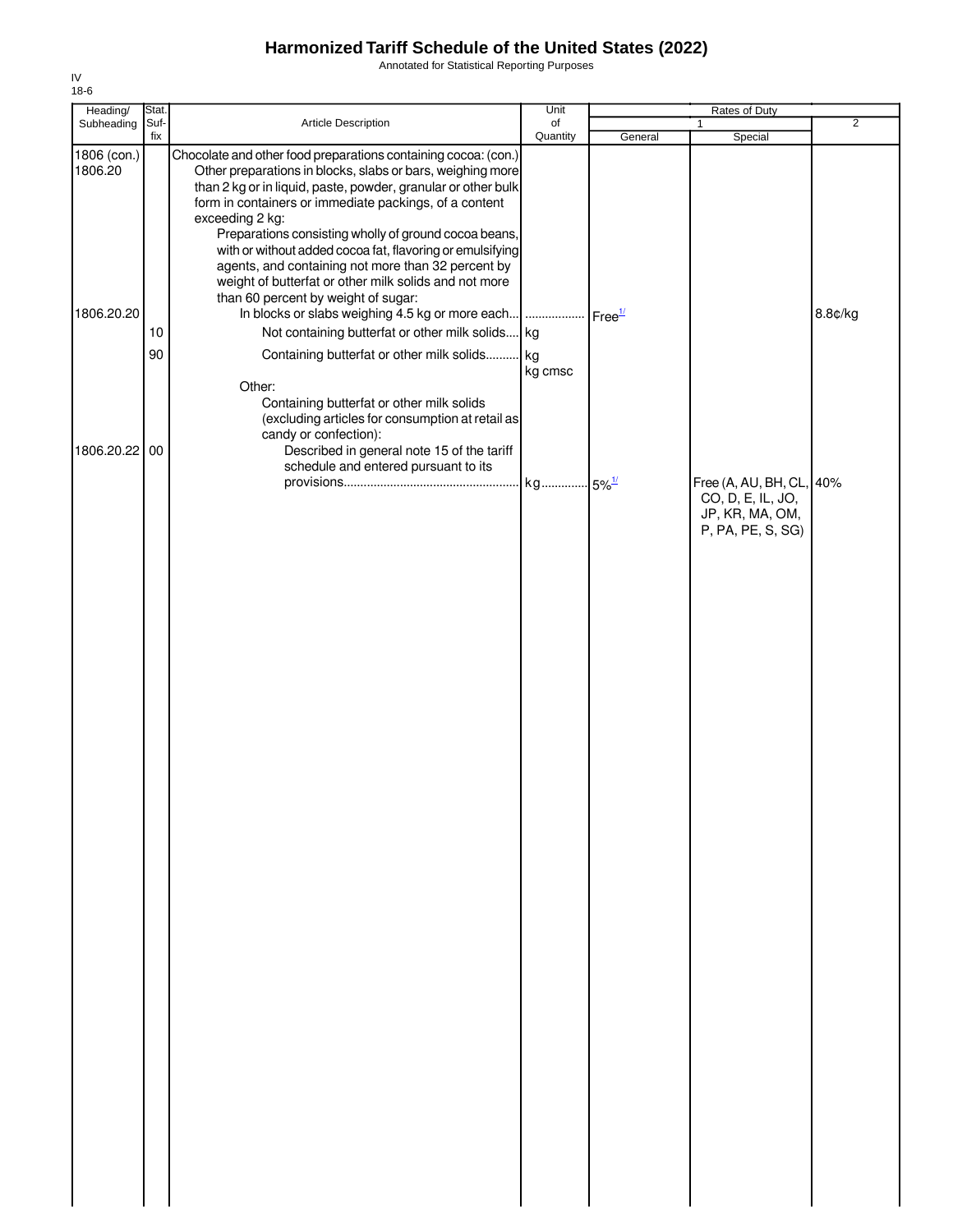Annotated for Statistical Reporting Purposes

| Heading/                                          | Stat.       |                                                                                                                                                                                                                                                                                                                                                                                                                                                                                                                                                                                                                                                                                                                                                                                                                                   | Unit                           |                                       | Rates of Duty                                                                                                                                                                                                                               |                          |
|---------------------------------------------------|-------------|-----------------------------------------------------------------------------------------------------------------------------------------------------------------------------------------------------------------------------------------------------------------------------------------------------------------------------------------------------------------------------------------------------------------------------------------------------------------------------------------------------------------------------------------------------------------------------------------------------------------------------------------------------------------------------------------------------------------------------------------------------------------------------------------------------------------------------------|--------------------------------|---------------------------------------|---------------------------------------------------------------------------------------------------------------------------------------------------------------------------------------------------------------------------------------------|--------------------------|
| Subheading                                        | Suf-<br>fix | Article Description                                                                                                                                                                                                                                                                                                                                                                                                                                                                                                                                                                                                                                                                                                                                                                                                               | of<br>Quantity                 | General                               | Special                                                                                                                                                                                                                                     | $\overline{2}$           |
| 1806 (con.)<br>1806.20<br>(con.)<br>1806.20.24 00 |             | Chocolate and other food preparations containing cocoa: (con.)<br>Other preparations in blocks, slabs or bars, weighing more<br>than 2 kg or in liquid, paste, powder, granular or other bulk<br>form in containers or immediate packings, of a content<br>exceeding 2 kg: (con.)<br>Preparations consisting wholly of ground cocoa beans,<br>with or without added cocoa fat, flavoring or emulsifying<br>agents, and containing not more than 32 percent by<br>weight of butterfat or other milk solids and not more<br>than 60 percent by weight of sugar: (con.)<br>Other: (con.)<br>Containing butterfat or other milk solids<br>(excluding articles for consumption at retail as<br>candy or confection): (con.)<br>Other, containing over 5.5 percent by<br>weight of butterfat:<br>Described in additional U.S. note 2 to |                                |                                       |                                                                                                                                                                                                                                             |                          |
|                                                   |             | this chapter and entered pursuant to<br>Other:                                                                                                                                                                                                                                                                                                                                                                                                                                                                                                                                                                                                                                                                                                                                                                                    | kg 5% <sup>1/</sup><br>kg cmsc |                                       | Free (A, AU, BH, CL, 40%<br>CO, D, E, IL, JO,<br>KR, MA, OM, P,<br>PA, PE, S, SG)                                                                                                                                                           |                          |
| 1806.20.26 00                                     |             | Containing less than 21 percent<br>by weight of milk solids <sup>5/</sup> kg                                                                                                                                                                                                                                                                                                                                                                                                                                                                                                                                                                                                                                                                                                                                                      | kg cmsc                        | $37.2¢/kg +$<br>$4.3\%$ <sup>1/</sup> | Free (BH, CL, JO,<br>KR, MA, OM, SG)<br>2.4¢/kg + 0.2% (PE)<br>$9.9$ c/kg + 1.1% (CO,<br>PA)<br>$11.1¢/kg + 1.2% (P)$<br>See 9823.08.01-<br>$9823.08.38(S+)$<br>See 9913.04.25<br>(AU)<br>See 9915.04.30,<br>9915.04.42,<br>9915.04.66 (P+) | $43.8¢/kg + 5%$          |
| 1806.20.28 00                                     |             |                                                                                                                                                                                                                                                                                                                                                                                                                                                                                                                                                                                                                                                                                                                                                                                                                                   | kg<br>kg cmsc                  | 52.8¢/kg +<br>$4.3\%$ <sup>1/</sup>   | Free (BH, CL, JO,<br>KR, MA, OM, SG)<br>3.5¢/kg + 0.2% (PE)<br>14¢/kg + 1.1% (CO,<br>PA)<br>15.8¢/kg + 1.2% (P)<br>See 9823.08.01-<br>$9823.08.38(S+)$<br>See 9913.04.25<br>(AU)<br>See 9915.04.30,<br>9915.04.43,<br>9915.04.67 (P+)       | 62.1 $\text{c/kg} + 5\%$ |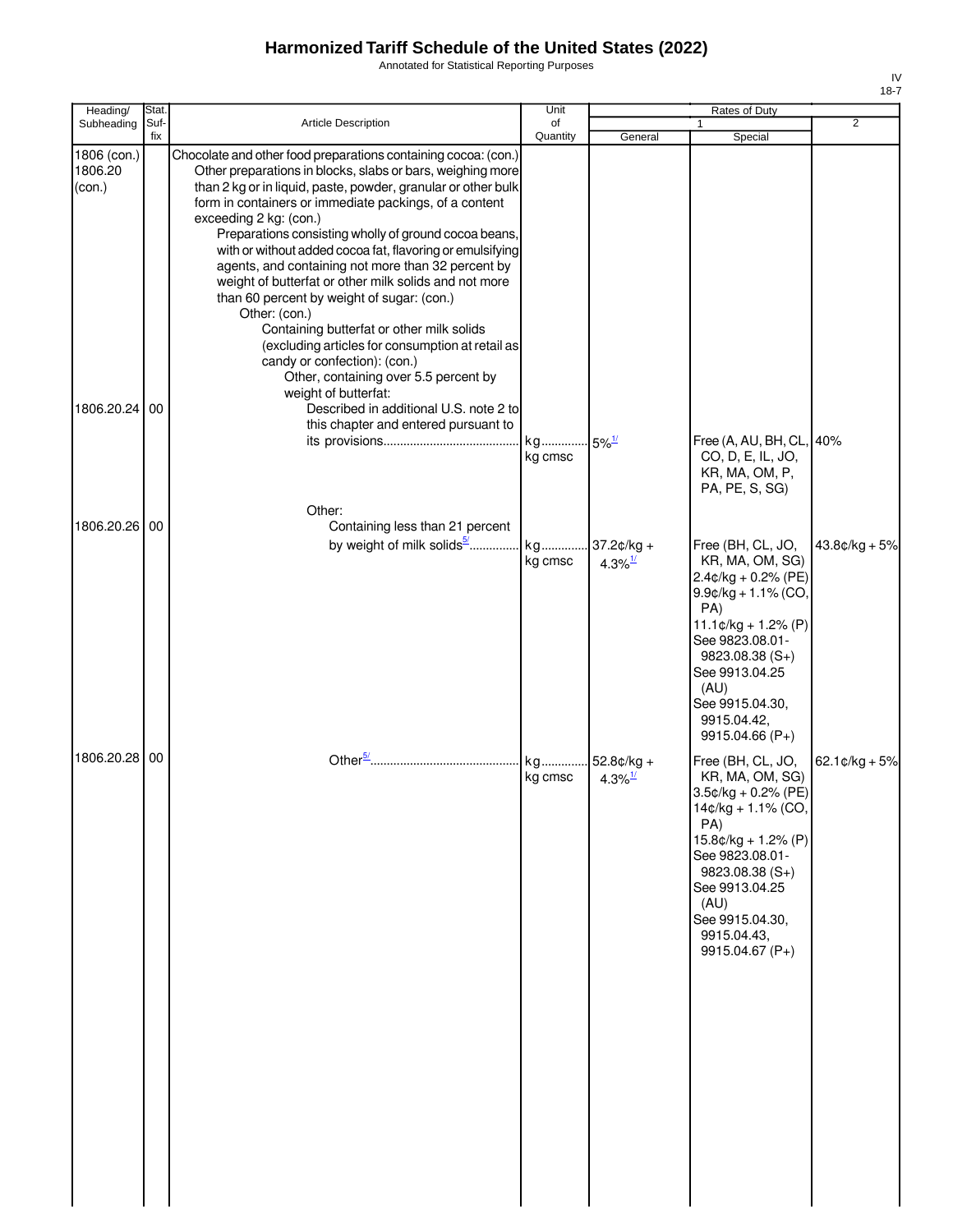Annotated for Statistical Reporting Purposes

| Heading/                         | Stat.       |                                                                                                                                                                                                                                                                                                                                                                                                                                                                                                                                                                                                                                                                                                                                  | Unit          |                                     | <b>Rates of Duty</b>                                                                                                                                                                                                                                           |                          |
|----------------------------------|-------------|----------------------------------------------------------------------------------------------------------------------------------------------------------------------------------------------------------------------------------------------------------------------------------------------------------------------------------------------------------------------------------------------------------------------------------------------------------------------------------------------------------------------------------------------------------------------------------------------------------------------------------------------------------------------------------------------------------------------------------|---------------|-------------------------------------|----------------------------------------------------------------------------------------------------------------------------------------------------------------------------------------------------------------------------------------------------------------|--------------------------|
| Subheading                       | Suf-<br>fix | <b>Article Description</b>                                                                                                                                                                                                                                                                                                                                                                                                                                                                                                                                                                                                                                                                                                       | of            |                                     | 1                                                                                                                                                                                                                                                              | 2                        |
| 1806 (con.)<br>1806.20<br>(con.) |             | Chocolate and other food preparations containing cocoa: (con.)<br>Other preparations in blocks, slabs or bars, weighing more<br>than 2 kg or in liquid, paste, powder, granular or other bulk<br>form in containers or immediate packings, of a content<br>exceeding 2 kg: (con.)<br>Preparations consisting wholly of ground cocoa beans,<br>with or without added cocoa fat, flavoring or emulsifying<br>agents, and containing not more than 32 percent by<br>weight of butterfat or other milk solids and not more<br>than 60 percent by weight of sugar: (con.)<br>Other: (con.)<br>Containing butterfat or other milk solids<br>(excluding articles for consumption at retail as<br>candy or confection): (con.)<br>Other: | Quantity      | General                             | Special                                                                                                                                                                                                                                                        |                          |
| 1806.20.34                       | 00          | Described in additional U.S. note 3 to<br>this chapter and entered pursuant to                                                                                                                                                                                                                                                                                                                                                                                                                                                                                                                                                                                                                                                   | kg<br>kg cmsc | $-5\%$ <sup>1/</sup>                | Free (A, BH, CL,<br>CO, D, E, IL, JO,<br>KR, MA, OM, P,<br>PA, PE, S, SG)                                                                                                                                                                                      | 40%                      |
| 1806.20.36                       | 00          | Other:<br>Containing less than 21 percent<br>by weight of milk solids <sup>6</sup>                                                                                                                                                                                                                                                                                                                                                                                                                                                                                                                                                                                                                                               | kg<br>kg cmsc | $.37.2¢/kg +$<br>4.3% $\frac{1}{2}$ | Free (BH, CL, JO,<br>KR, MA, OM, SG)<br>$2.4$ ¢/kg + 0.2% (PE)<br>$9.9$ ¢/kg + 1.1% (CO,<br>PA)<br>$11.1 \text{¢}/\text{kg} + 1.2\%$ (P)<br>See 9823.08.01-<br>$9823.08.38(S+)$<br>See 9913.04.25<br>(AU)<br>See 9915.04.30,<br>9915.04.42,<br>9915.04.66 (P+) | $43.8¢/kg + 5%$          |
| 1806.20.38 00                    |             |                                                                                                                                                                                                                                                                                                                                                                                                                                                                                                                                                                                                                                                                                                                                  | kg<br>kg cmsc | 52.8¢/kg +<br>$4.3\%$ <sup>1/</sup> | Free (BH, CL, JO,<br>KR, MA, OM, SG)<br>$3.5$ ¢/kg + 0.2% (PE)<br>14¢/kg + 1.1% (CO,<br>PA)<br>$15.8¢/kg + 1.2% (P)$<br>See 9823.08.01-<br>$9823.08.38(S+)$<br>See 9913.04.25<br>(AU)<br>See 9915.04.30,<br>9915.04.43,<br>9915.04.67 (P+)                     | $62.1 \text{C/kg} + 5\%$ |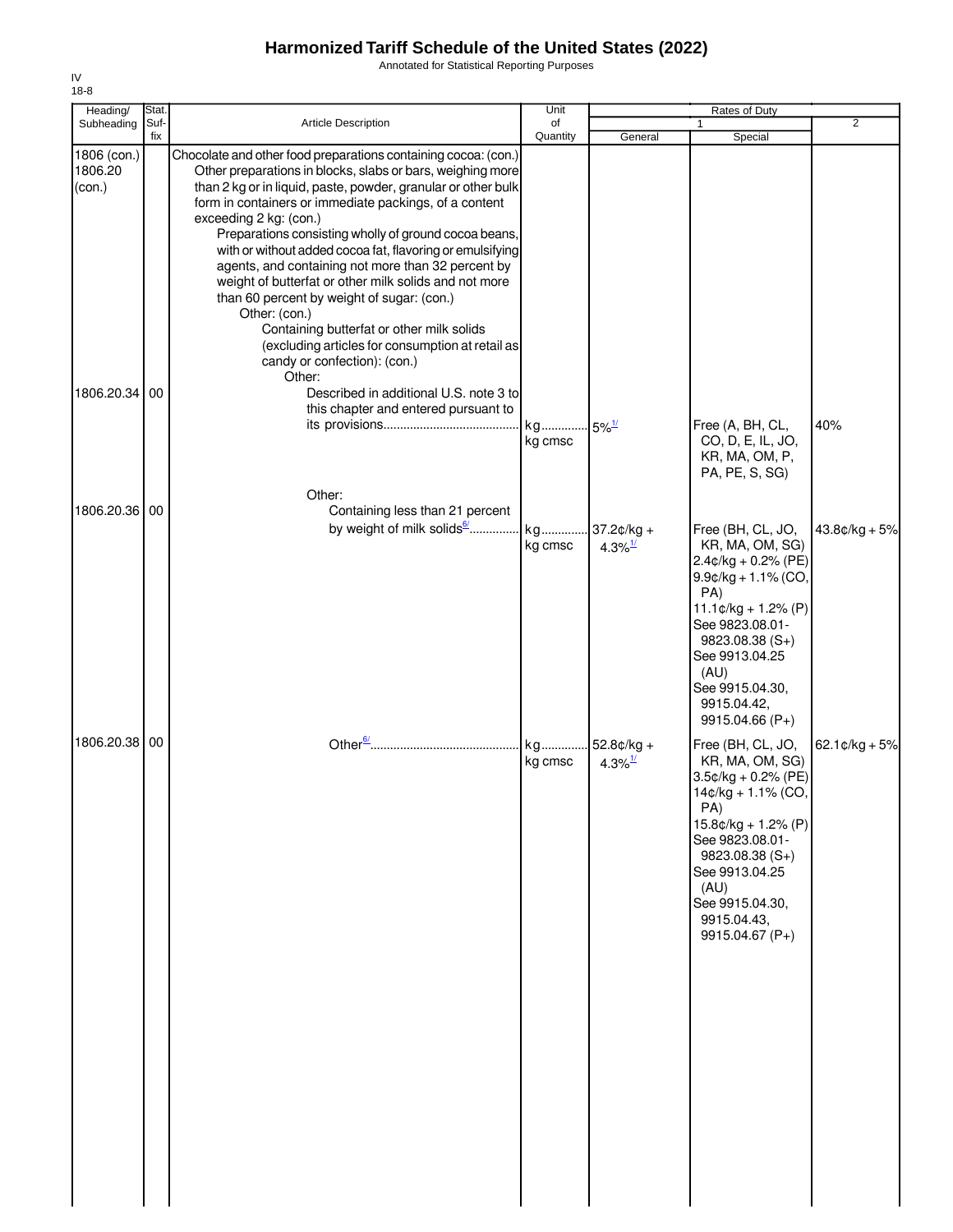Annotated for Statistical Reporting Purposes

| Heading/                         | Stat. |                                                                                                                                                                                                                                                                                                                                                                                                                                                                                                                                                                      | Unit     |         | Rates of Duty                                                                                |                |
|----------------------------------|-------|----------------------------------------------------------------------------------------------------------------------------------------------------------------------------------------------------------------------------------------------------------------------------------------------------------------------------------------------------------------------------------------------------------------------------------------------------------------------------------------------------------------------------------------------------------------------|----------|---------|----------------------------------------------------------------------------------------------|----------------|
| Subheading                       | Suf-  | Article Description                                                                                                                                                                                                                                                                                                                                                                                                                                                                                                                                                  | of       |         | $\mathbf{1}$                                                                                 | $\overline{2}$ |
| 1806 (con.)<br>1806.20<br>(con.) | fix   | Chocolate and other food preparations containing cocoa: (con.)<br>Other preparations in blocks, slabs or bars, weighing more<br>than 2 kg or in liquid, paste, powder, granular or other bulk<br>form in containers or immediate packings, of a content<br>exceeding 2 kg: (con.)<br>Preparations consisting wholly of ground cocoa beans,<br>with or without added cocoa fat, flavoring or emulsifying<br>agents, and containing not more than 32 percent by<br>weight of butterfat or other milk solids and not more<br>than 60 percent by weight of sugar: (con.) | Quantity | General | Special                                                                                      |                |
| 1806.20.50 00                    |       | Other: (con.)                                                                                                                                                                                                                                                                                                                                                                                                                                                                                                                                                        |          |         | Free (A, AU, BH, CL, 40%<br>CO, D, E, IL, JO,<br>KR, MA, OM, P,                              |                |
| 1806.20.60 00                    |       | Confectioners' coatings and other products (except<br>confectionery) containing by weight not less than 6.8<br>percent non-fat solids of the cocoa bean nib and not<br>less than 15 percent of vegetable fats other than cocoa                                                                                                                                                                                                                                                                                                                                       |          |         | PA, PE, S, SG)<br>Free (A, AU, BH, CL, 35%                                                   |                |
|                                  |       | Other:                                                                                                                                                                                                                                                                                                                                                                                                                                                                                                                                                               |          |         | CO, D, E, IL, JO,<br>KR, MA, OM, P,<br>PA, PE, S, SG)<br>$0.8\%$ (JP)                        |                |
| 1806.20.67 00                    |       | Containing more than 65 percent by weight of<br>sugar:<br>Described in general note 15 of the tariff<br>schedule and entered pursuant to its                                                                                                                                                                                                                                                                                                                                                                                                                         |          |         |                                                                                              |                |
|                                  |       |                                                                                                                                                                                                                                                                                                                                                                                                                                                                                                                                                                      |          |         | Free (A, AU, BH, CL, 20%<br>CO, D, E, IL, JO,<br>KR, MA, OM, P,<br>PA, PE, S, SG)<br>7% (JP) |                |
|                                  |       |                                                                                                                                                                                                                                                                                                                                                                                                                                                                                                                                                                      |          |         |                                                                                              |                |
|                                  |       |                                                                                                                                                                                                                                                                                                                                                                                                                                                                                                                                                                      |          |         |                                                                                              |                |
|                                  |       |                                                                                                                                                                                                                                                                                                                                                                                                                                                                                                                                                                      |          |         |                                                                                              |                |
|                                  |       |                                                                                                                                                                                                                                                                                                                                                                                                                                                                                                                                                                      |          |         |                                                                                              |                |
|                                  |       |                                                                                                                                                                                                                                                                                                                                                                                                                                                                                                                                                                      |          |         |                                                                                              |                |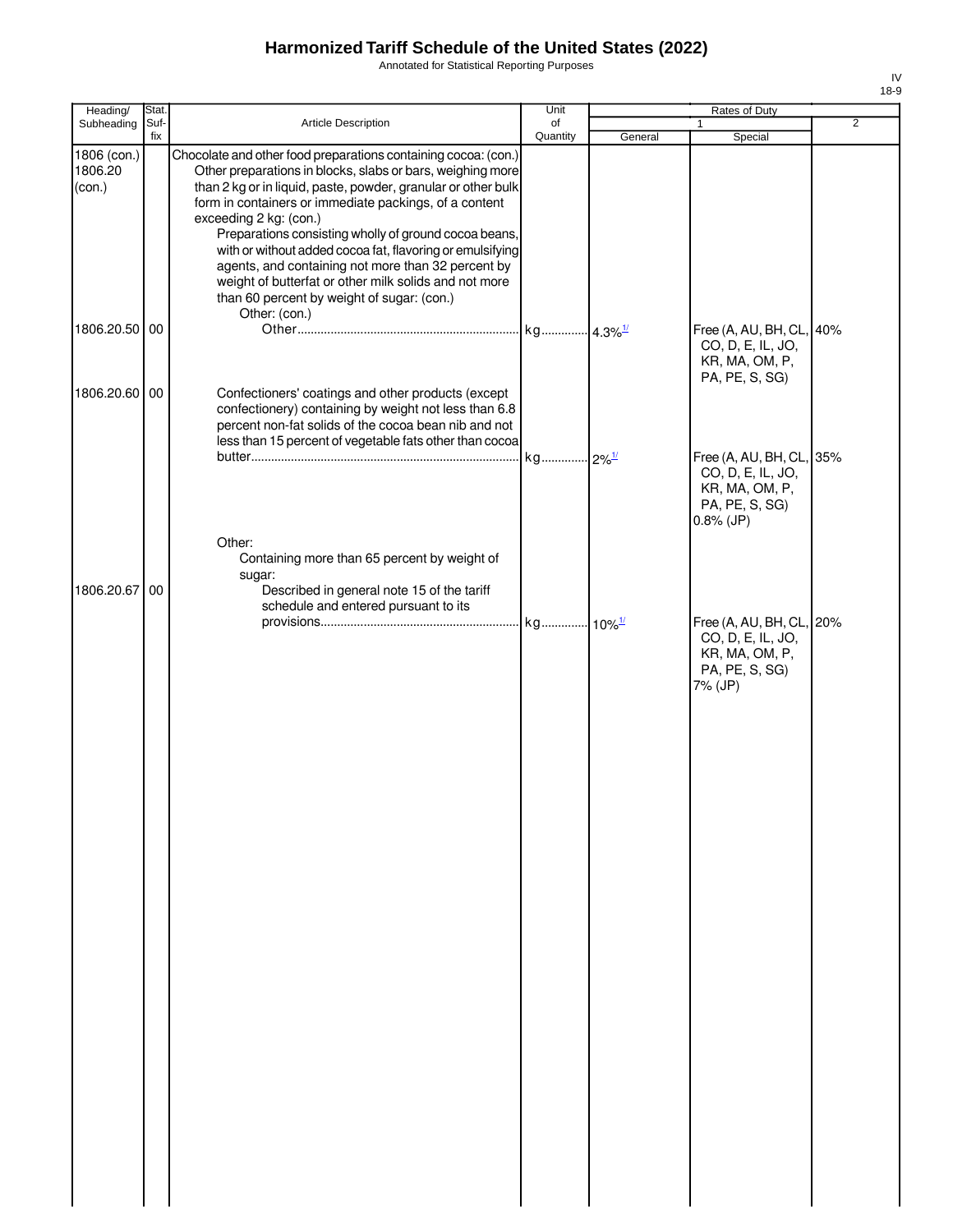Annotated for Statistical Reporting Purposes

| Heading/                         | Stat.       |                                                                                                                                                                                                                                                                                                                                                                                                                                                                                                      | Unit           |                                       | Rates of Duty                                                                                                                                                                                                |                   |
|----------------------------------|-------------|------------------------------------------------------------------------------------------------------------------------------------------------------------------------------------------------------------------------------------------------------------------------------------------------------------------------------------------------------------------------------------------------------------------------------------------------------------------------------------------------------|----------------|---------------------------------------|--------------------------------------------------------------------------------------------------------------------------------------------------------------------------------------------------------------|-------------------|
| Subheading                       | Suf-<br>fix | <b>Article Description</b>                                                                                                                                                                                                                                                                                                                                                                                                                                                                           | of<br>Quantity | General                               | 1<br>Special                                                                                                                                                                                                 | $\overline{2}$    |
| 1806 (con.)<br>1806.20<br>(con.) |             | Chocolate and other food preparations containing cocoa: (con.)<br>Other preparations in blocks, slabs or bars, weighing more<br>than 2 kg or in liquid, paste, powder, granular or other bulk<br>form in containers or immediate packings, of a content<br>exceeding 2 kg: (con.)<br>Other: (con.)<br>Containing more than 65 percent by weight of<br>sugar: (con.)<br>Other:<br>Articles containing over 65 percent by dry<br>weight of sugar described in additional<br>U.S. note 2 to chapter 17: |                |                                       |                                                                                                                                                                                                              |                   |
| 1806.20.71                       | 00          | Described in additional U.S. note 7 to<br>chapter 17 and entered pursuant to its                                                                                                                                                                                                                                                                                                                                                                                                                     |                |                                       | Free (CO, KR, OM,<br>PA, PE, S)                                                                                                                                                                              | 20%               |
| 1806.20.73                       | 00          |                                                                                                                                                                                                                                                                                                                                                                                                                                                                                                      |                | $8.5\%$ <sup>1/</sup>                 | Free (BH, CL, JO,<br>KR, OM, SG)<br>See 9822.05.20 (P+)<br>See 9822.06.10 (PE)<br>See 9822.08.01<br>(CO)<br>See 9822.09.17 (PA)<br>See 9823.10.01-<br>$9823.10.45(S+)$<br>See 9912.17.05,<br>9912.17.50 (MA) | 35.9¢/kg +<br>10% |
| 1806.20.75                       | 00          | Articles containing over 10 percent by dry<br>weight of sugar described in additional<br>U.S. note 3 to chapter 17:<br>Described in additional U.S. note 8 to<br>chapter 17 and entered pursuant to its                                                                                                                                                                                                                                                                                              |                |                                       | Free (A, BH, CL,<br>CO, D, E, IL, JO,<br>KR, MA, OM, P,<br>PA, PE, S, SG)                                                                                                                                    | 20%               |
| 1806.20.77                       | 00          |                                                                                                                                                                                                                                                                                                                                                                                                                                                                                                      |                | $30.5¢/kg +$<br>$8.5\%$ <sup>1/</sup> | Free (BH, CL, JO,<br>KR, OM, SG)<br>See 9822.05.20 (P+)<br>See 9822.06.10 (PE)<br>See 9822.08.01<br>(CO)<br>See 9822.09.17 (PA)<br>See 9823.10.01-<br>$9823.10.45(S+)$<br>See 9912.17.05,                    | 35.9¢/kg +<br>10% |
| 1806.20.78                       | 00          |                                                                                                                                                                                                                                                                                                                                                                                                                                                                                                      | kg             | $.8.5\%$ <sup>1/</sup>                | 9912.17.50 (MA)<br>Free (A, AU, BH, CL, 20%<br>CO, D, E, IL, JO,<br>KR, MA, OM, P,<br>PA, PE, S, SG)                                                                                                         |                   |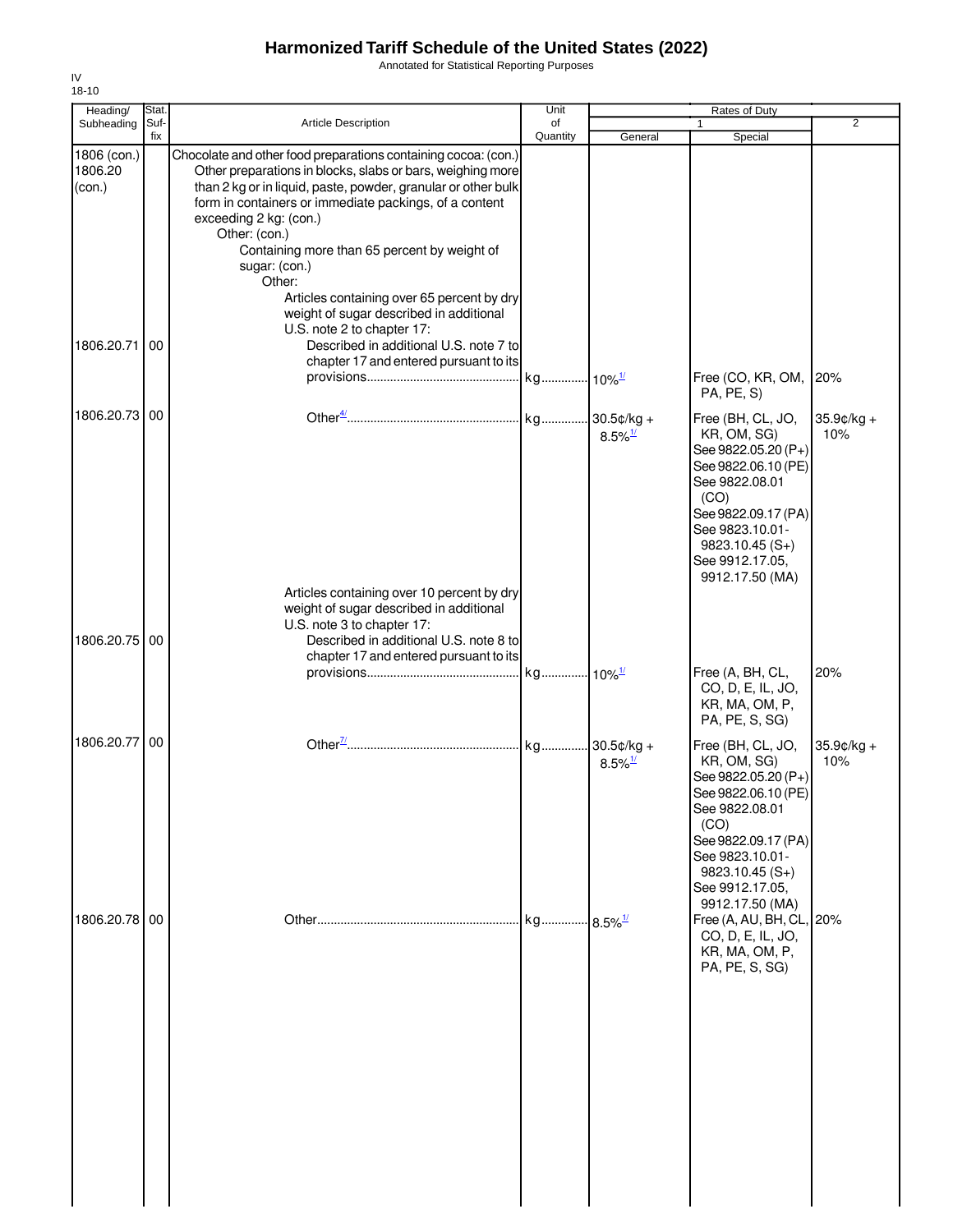Annotated for Statistical Reporting Purposes

| Heading/                                          | Stat.       |                                                                                                                                                                                                                                                                                                                                                            | Unit                 |         | Rates of Duty                                                                             |                |
|---------------------------------------------------|-------------|------------------------------------------------------------------------------------------------------------------------------------------------------------------------------------------------------------------------------------------------------------------------------------------------------------------------------------------------------------|----------------------|---------|-------------------------------------------------------------------------------------------|----------------|
| Subheading                                        | Suf-<br>fix | Article Description                                                                                                                                                                                                                                                                                                                                        | of<br>Quantity       | General | $\mathbf{1}$<br>Special                                                                   | $\overline{2}$ |
| 1806 (con.)<br>1806.20<br>(con.)<br>1806.20.79 00 |             | Chocolate and other food preparations containing cocoa: (con.)<br>Other preparations in blocks, slabs or bars, weighing more<br>than 2 kg or in liquid, paste, powder, granular or other bulk<br>form in containers or immediate packings, of a content<br>exceeding 2 kg: (con.)<br>Other: (con.)<br>Other:<br>Described in general note 15 of the tariff |                      |         |                                                                                           |                |
|                                                   |             | schedule and entered pursuant to its<br>Other:<br>Dairy products described in additional U.S.                                                                                                                                                                                                                                                              |                      |         | Free (A+, AU, BH,<br>CL, CO, D, E, IL,<br>JO, KR, MA, OM,<br>P, PA, PE, S, SG)<br>5% (JP) | 20%            |
| 1806.20.81                                        | 00          | note 1 to chapter 4:<br>Described in additional U.S. note 10<br>to chapter 4 and entered pursuant to                                                                                                                                                                                                                                                       | kg 10% <sup>1/</sup> |         | Free (A+, AU, BH,                                                                         | 20%            |
|                                                   |             |                                                                                                                                                                                                                                                                                                                                                            | kg cmsc              |         | CL, CO, D, E, IL,<br>JO, KR, MA, OM,<br>P, PA, PE, S, SG)                                 |                |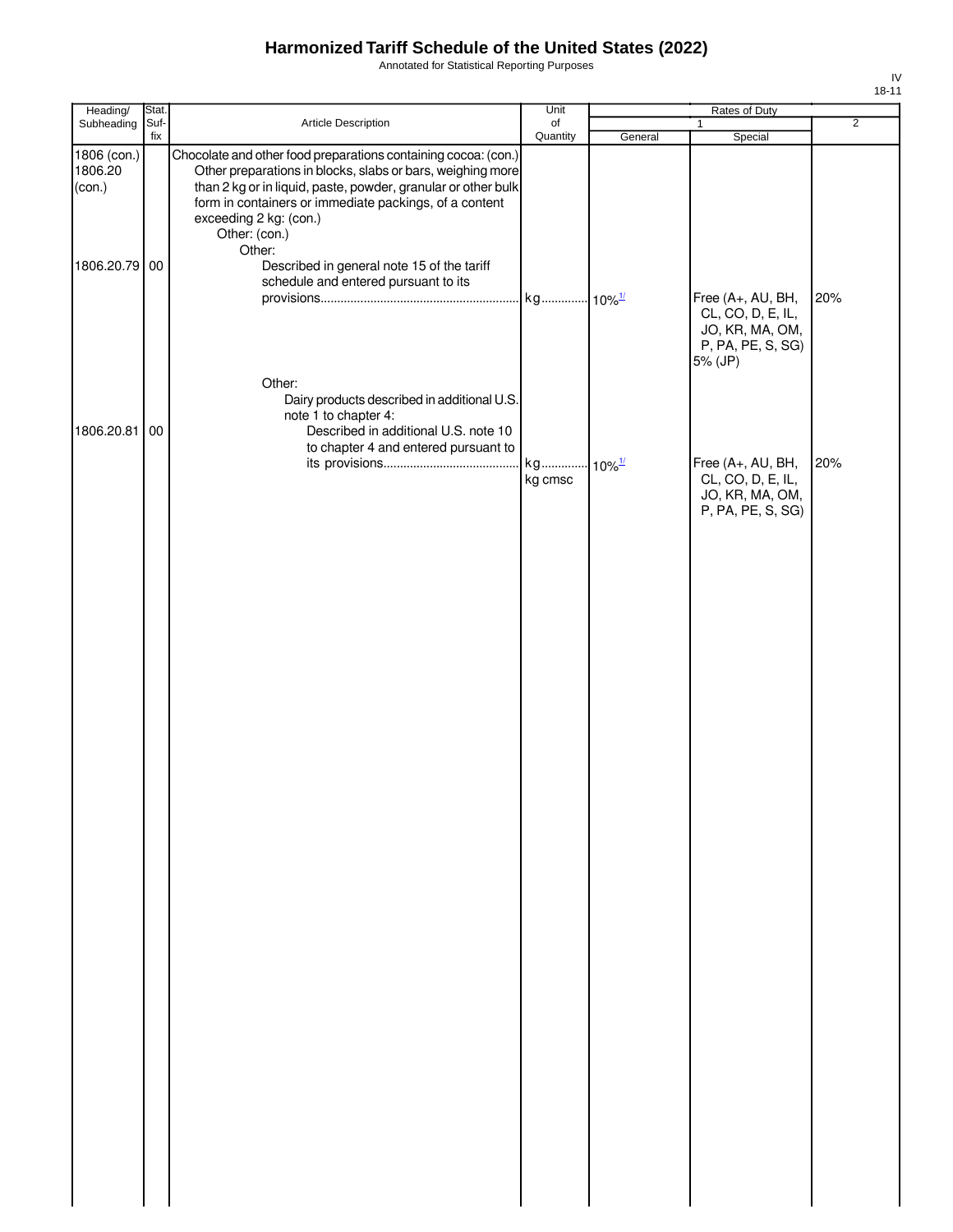Annotated for Statistical Reporting Purposes

| Heading/                         | Stat.       |                                                                                                                                                                                                                                                                                                                                                                                                                              | Unit           |                                       | Rates of Duty                                                                                                                                                                                                                                                                             |                     |
|----------------------------------|-------------|------------------------------------------------------------------------------------------------------------------------------------------------------------------------------------------------------------------------------------------------------------------------------------------------------------------------------------------------------------------------------------------------------------------------------|----------------|---------------------------------------|-------------------------------------------------------------------------------------------------------------------------------------------------------------------------------------------------------------------------------------------------------------------------------------------|---------------------|
| Subheading                       | Suf-<br>fix | Article Description                                                                                                                                                                                                                                                                                                                                                                                                          | of<br>Quantity | General                               | Special                                                                                                                                                                                                                                                                                   | $\overline{2}$      |
| 1806 (con.)<br>1806.20<br>(con.) |             | Chocolate and other food preparations containing cocoa: (con.)<br>Other preparations in blocks, slabs or bars, weighing more<br>than 2 kg or in liquid, paste, powder, granular or other bulk<br>form in containers or immediate packings, of a content<br>exceeding 2 kg: (con.)<br>Other: (con.)<br>Other: (con.)<br>Other: (con.)<br>Dairy products described in additional U.S.<br>note 1 to chapter 4: (con.)<br>Other: |                |                                       |                                                                                                                                                                                                                                                                                           |                     |
| 1806.20.82 00                    |             | Containing less than 21 percent<br>by weight of milk solids8                                                                                                                                                                                                                                                                                                                                                                 | kg<br>kg cmsc  | $37.2¢/kg +$<br>$8.5\%$ <sup>1/</sup> | Free (BH, CL, JO,<br>KR, MA, OM, SG)<br>$9.9$ ¢/kg + 2.2% (PA)<br>$11.1¢/kg + 2.5% (P)$<br>See 9823.08.01-<br>$9823.08.38(S+)$<br>See 9913.04.25<br>(AU)<br>See 9915.04.30,<br>9915.04.44,<br>9915.04.68 (P+)<br>See 9917.04.20,<br>9917.04.30 (PE)<br>See 9918.04.60-<br>9918.04.80 (CO) | $43.8¢/kg +$<br>10% |
| 1806.20.83 00                    |             | Other $\frac{8}{2}$                                                                                                                                                                                                                                                                                                                                                                                                          | kg<br>kg cmsc  | $52.8¢/kg +$<br>$8.5\%$ <sup>1/</sup> | Free (BH, CL, JO,<br>KR, MA, OM, SG)<br>$14¢/kg + 2.2% (PA)$<br>15.8¢/kg + 2.5% (P)<br>See 9823.08.01-<br>9823.08.38 (S+)<br>See 9913.04.25<br>(AU)<br>See 9915.04.30,<br>9915.04.45,<br>9915.04.69 (P+)<br>See 9917.04.20,<br>9917.04.31 (PE)<br>See 9918.04.60-<br>9918.04.80 (CO)      | 62.1¢/kg<br>$+10%$  |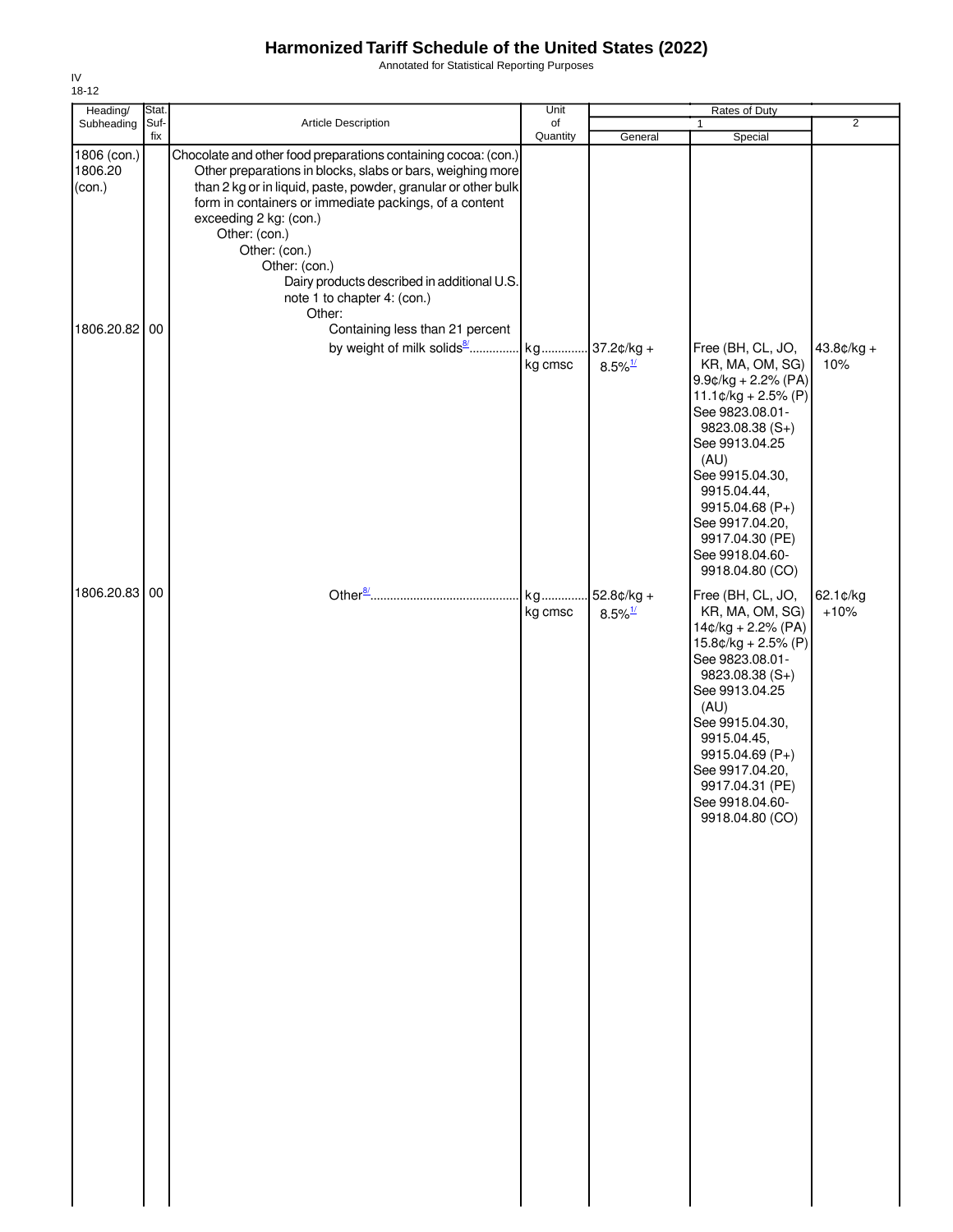Annotated for Statistical Reporting Purposes

| Heading/                         | Stat.       |                                                                                                                                                                                                                                                                                                                                                                                                                                                     | Unit                     |                                       | Rates of Duty                                                                                                                                                                                                                                  |                                |
|----------------------------------|-------------|-----------------------------------------------------------------------------------------------------------------------------------------------------------------------------------------------------------------------------------------------------------------------------------------------------------------------------------------------------------------------------------------------------------------------------------------------------|--------------------------|---------------------------------------|------------------------------------------------------------------------------------------------------------------------------------------------------------------------------------------------------------------------------------------------|--------------------------------|
| Subheading                       | Suf-<br>fix | Article Description                                                                                                                                                                                                                                                                                                                                                                                                                                 | of<br>Quantity           | General                               | 1<br>Special                                                                                                                                                                                                                                   | $\overline{2}$                 |
| 1806 (con.)<br>1806.20<br>(con.) |             | Chocolate and other food preparations containing cocoa: (con.)<br>Other preparations in blocks, slabs or bars, weighing more<br>than 2 kg or in liquid, paste, powder, granular or other bulk<br>form in containers or immediate packings, of a content<br>exceeding 2 kg: (con.)<br>Other: (con.)<br>Other: (con.)<br>Other: (con.)<br>Other, low fat chocolate crumb (excluding<br>articles for consumption at retail as candy<br>or confection): |                          |                                       |                                                                                                                                                                                                                                                |                                |
| 1806.20.85 00                    |             | Described in additional U.S. note 3 to<br>this chapter and entered pursuant to<br>Other:                                                                                                                                                                                                                                                                                                                                                            | kg<br>kg cmsc            | $10\%$ <sup>1/</sup>                  | Free (A+, BH, CL,<br>CO, D, E, IL, JO,<br>KR, MA, OM, P,<br>PA, PE, S, SG)                                                                                                                                                                     | 20%                            |
| 1806.20.87 00                    |             | Containing less than 21 percent<br>by weight of milk solids <sup>6</sup>                                                                                                                                                                                                                                                                                                                                                                            | kg<br>kg cmsc            | $37.2¢/kg +$<br>$8.5\%$ <sup>1/</sup> | Free (BH, CL, JO,<br>KR, MA, OM, SG)<br>$2.4$ ¢/kg + 0.5% (PE)<br>$9.9$ ¢/kg + 2.2% (CO,<br>PA)<br>$11.1¢/kg + 2.5% (P)$<br>See 9823.08.01-<br>$9823.08.38(S+)$<br>See 9913.04.25<br>(AU)<br>See 9915.04.30,<br>9915.04.44,<br>9915.04.68 (P+) | $43.8¢/kg +$<br>10%            |
| 1806.20.89 00                    |             |                                                                                                                                                                                                                                                                                                                                                                                                                                                     | kg 52.8¢/kg +<br>kg cmsc | $8.5\%$ <sup>1/</sup>                 | Free (BH, CL, JO,<br>KR, MA, OM, SG)<br>$3.5$ ¢/kg + 0.5% (PE)<br>14¢/kg + 2.2% (CO,<br>PA)<br>15.8¢/kg + 2.5% (P)<br>See 9823.08.01-<br>$9823.08.38(S+)$<br>See 9913.04.25<br>(AU)<br>See 9915.04.30,<br>9915.04.45,<br>9915.04.69 (P+)       | $62.1 \, \text{c/kg} +$<br>10% |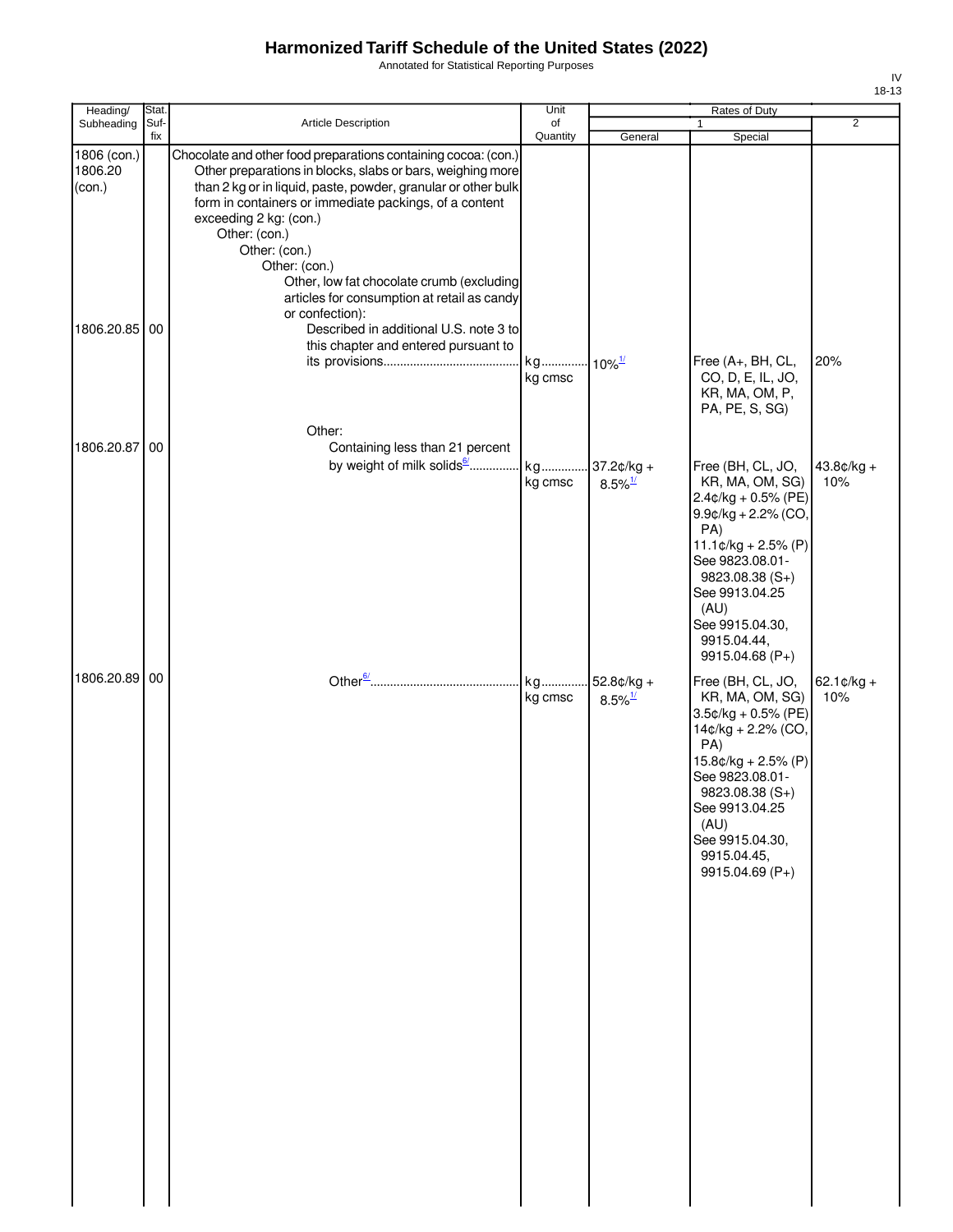Annotated for Statistical Reporting Purposes

| Heading/          | Stat. |                                                                                                                             | Unit     |                       | Rates of Duty                              |              |
|-------------------|-------|-----------------------------------------------------------------------------------------------------------------------------|----------|-----------------------|--------------------------------------------|--------------|
| Subheading        | Suf-  | <b>Article Description</b>                                                                                                  | of       |                       | 1                                          | 2            |
| 1806 (con.)       | fix   | Chocolate and other food preparations containing cocoa: (con.)                                                              | Quantity | General               | Special                                    |              |
| 1806.20<br>(con.) |       | Other preparations in blocks, slabs or bars, weighing more<br>than 2 kg or in liquid, paste, powder, granular or other bulk |          |                       |                                            |              |
|                   |       | form in containers or immediate packings, of a content                                                                      |          |                       |                                            |              |
|                   |       | exceeding 2 kg: (con.)                                                                                                      |          |                       |                                            |              |
|                   |       | Other: (con.)                                                                                                               |          |                       |                                            |              |
|                   |       | Other: (con.)                                                                                                               |          |                       |                                            |              |
|                   |       | Other: (con.)<br>Other:                                                                                                     |          |                       |                                            |              |
|                   |       | Blended syrups described in additional                                                                                      |          |                       |                                            |              |
|                   |       | U.S. note 4 to chapter 17:                                                                                                  |          |                       |                                            |              |
| 1806.20.91        | 00    | Described in additional U.S. note                                                                                           |          |                       |                                            |              |
|                   |       | 9 to chapter 17 and entered                                                                                                 |          |                       | Free (CO, KR, OM,                          | 20%          |
|                   |       |                                                                                                                             |          |                       | PA, PE, S)                                 |              |
| 1806.20.94        | 00    |                                                                                                                             |          | kg 37.2¢/kg +         | Free (BH, CL, JO,                          | $43.8¢/kg +$ |
|                   |       |                                                                                                                             |          | $8.5\%$ <sup>1/</sup> | KR, OM, SG)                                | 10%          |
|                   |       |                                                                                                                             |          |                       | See 9822.05.20 (P+)                        |              |
|                   |       |                                                                                                                             |          |                       | See 9822.06.10 (PE)<br>See 9822.08.01      |              |
|                   |       |                                                                                                                             |          |                       | (CO)                                       |              |
|                   |       |                                                                                                                             |          |                       | See 9822.09.17 (PA)                        |              |
|                   |       |                                                                                                                             |          |                       | See 9823.10.01-<br>9823.10.45 (S+)         |              |
|                   |       |                                                                                                                             |          |                       | See 9912.17.05,                            |              |
|                   |       |                                                                                                                             |          |                       | 9912.17.55 (MA)                            |              |
|                   |       | Articles containing over 10 percent by                                                                                      |          |                       |                                            |              |
|                   |       | dry weight of sugar described in<br>additional U.S. note 3 to chapter 17:                                                   |          |                       |                                            |              |
| 1806.20.95        | 00    | Described in additional U.S. note                                                                                           |          |                       |                                            |              |
|                   |       | 8 to chapter 17 and entered                                                                                                 |          |                       |                                            |              |
|                   |       | pursuant to its provisions kg 10% <sup>1/</sup>                                                                             |          |                       | Free (A+, BH, CL,<br>CO, D, E, IL, JO,     | 20%          |
|                   |       |                                                                                                                             |          |                       | KR, MA, OM, P,                             |              |
|                   |       |                                                                                                                             |          |                       | PA, PE, S, SG)                             |              |
| 1806.20.98 00     |       |                                                                                                                             |          |                       | Free (BH, CL, JO,                          | $43.8¢/kg +$ |
|                   |       |                                                                                                                             |          | $8.5\%$ <sup>1/</sup> | KR, OM, SG)                                | 10%          |
|                   |       |                                                                                                                             |          |                       | See 9822.05.20 (P+)<br>See 9822.06.10 (PE) |              |
|                   |       |                                                                                                                             |          |                       | See 9822.08.01                             |              |
|                   |       |                                                                                                                             |          |                       | (CO)                                       |              |
|                   |       |                                                                                                                             |          |                       | See 9822.09.17 (PA)                        |              |
|                   |       |                                                                                                                             |          |                       | See 9823.10.01-<br>$9823.10.45(S+)$        |              |
|                   |       |                                                                                                                             |          |                       | See 9912.17.05,                            |              |
|                   |       |                                                                                                                             |          |                       | 9912.17.55 (MA)                            |              |
|                   |       |                                                                                                                             |          |                       |                                            |              |
|                   |       |                                                                                                                             |          |                       |                                            |              |
|                   |       |                                                                                                                             |          |                       |                                            |              |
|                   |       |                                                                                                                             |          |                       |                                            |              |
|                   |       |                                                                                                                             |          |                       |                                            |              |
|                   |       |                                                                                                                             |          |                       |                                            |              |
|                   |       |                                                                                                                             |          |                       |                                            |              |
|                   |       |                                                                                                                             |          |                       |                                            |              |
|                   |       |                                                                                                                             |          |                       |                                            |              |
|                   |       |                                                                                                                             |          |                       |                                            |              |
|                   |       |                                                                                                                             |          |                       |                                            |              |
|                   |       |                                                                                                                             |          |                       |                                            |              |
|                   |       |                                                                                                                             |          |                       |                                            |              |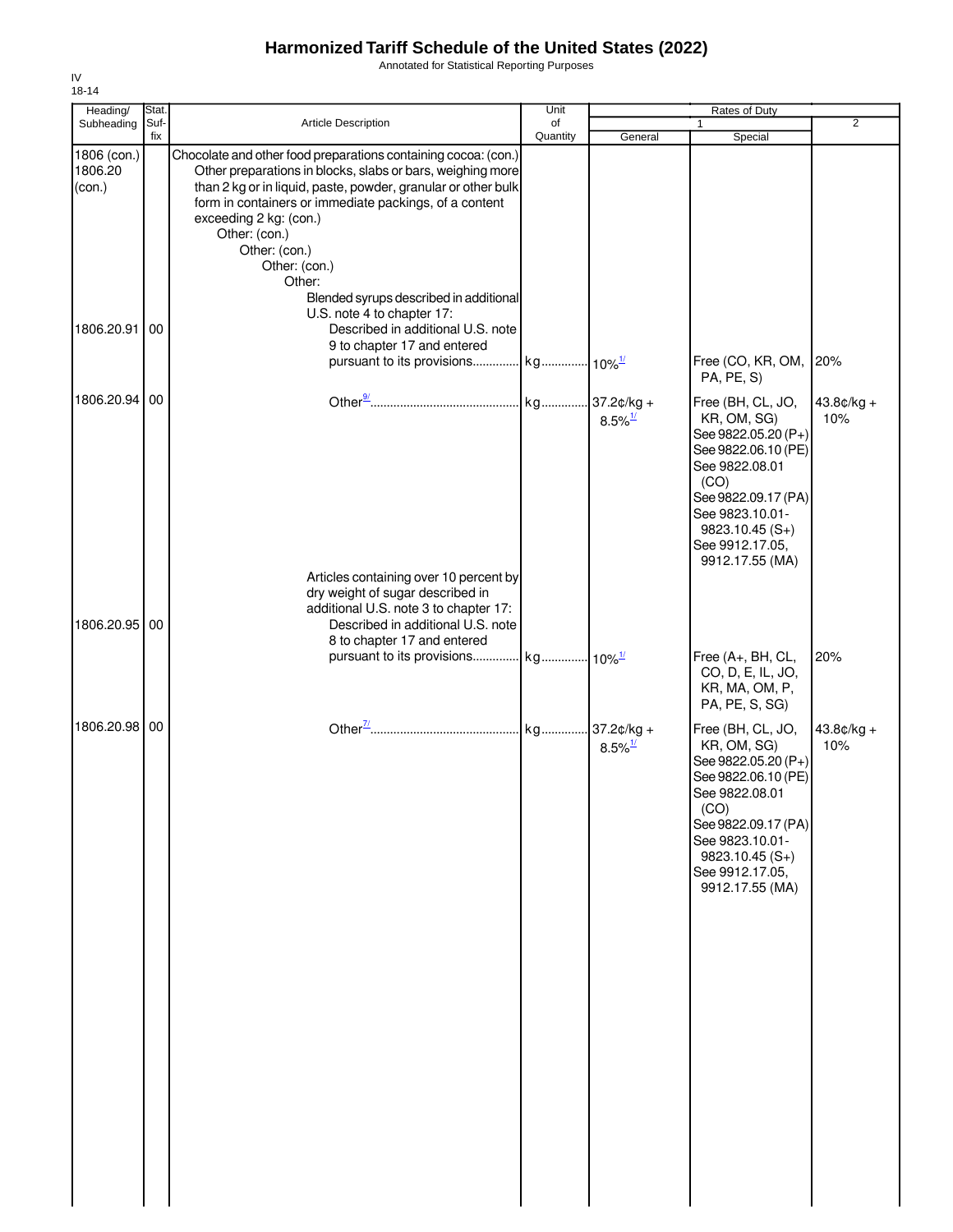Annotated for Statistical Reporting Purposes

|     |                | ۱۷<br>15-18 |
|-----|----------------|-------------|
| ity |                |             |
|     | $\overline{2}$ |             |
|     |                |             |
|     |                |             |
|     |                |             |
|     |                |             |
|     |                |             |
|     |                |             |

| Heading/                         | Stat.    |                                                                                                                                                                                                                                                                                                                                                                                                                                                                                                            | Unit     |                       | Rates of Duty                                                                                  |                |
|----------------------------------|----------|------------------------------------------------------------------------------------------------------------------------------------------------------------------------------------------------------------------------------------------------------------------------------------------------------------------------------------------------------------------------------------------------------------------------------------------------------------------------------------------------------------|----------|-----------------------|------------------------------------------------------------------------------------------------|----------------|
| Subheading                       | Suf-     | <b>Article Description</b>                                                                                                                                                                                                                                                                                                                                                                                                                                                                                 | of       |                       | $\mathbf{1}$                                                                                   | $\overline{2}$ |
| 1806 (con.)<br>1806.20<br>(con.) | fix      | Chocolate and other food preparations containing cocoa: (con.)<br>Other preparations in blocks, slabs or bars, weighing more<br>than 2 kg or in liquid, paste, powder, granular or other bulk<br>form in containers or immediate packings, of a content<br>exceeding 2 kg: (con.)<br>Other: (con.)<br>Other: (con.)<br>Other: (con.)<br>Other: (con.)                                                                                                                                                      | Quantity | General               | Special                                                                                        |                |
| 1806.20.99 00                    |          |                                                                                                                                                                                                                                                                                                                                                                                                                                                                                                            |          |                       | Free (A+, AU, BH,<br>CL, CO, D, E, IL,<br>JO, KR, MA, OM,<br>P, PA, PE, S, SG)                 | 20%            |
| 1806.31.00                       |          | Other, in blocks, slabs or bars:                                                                                                                                                                                                                                                                                                                                                                                                                                                                           |          | $5.6\%$ <sup>1/</sup> | Free (A, AU, BH, CL, 40%<br>CO, D, E, IL, JO,<br>KR, MA, OM, P,<br>PA, PE, S, SG)<br>2.8% (JP) |                |
|                                  | 41<br>49 | Confectionery:<br>Containing peanuts, peanut butter or peanut                                                                                                                                                                                                                                                                                                                                                                                                                                              |          |                       |                                                                                                |                |
| 1806.32<br>1806.32.01            | 80<br>00 | Not filled:<br>Preparations consisting wholly of ground cocoa<br>beans, with or without added cocoa fat, flavoring<br>or emulsifying agents, and containing not more<br>than 32 percent by weight of butterfat or other milk<br>solids and not more than 60 percent by weight of<br>sugar:<br>Containing butterfat or other milk solids<br>(excluding articles for consumption at retail as<br>candy or confection):<br>Described in general note 15 of the tariff<br>schedule and entered pursuant to its |          |                       |                                                                                                |                |
|                                  |          |                                                                                                                                                                                                                                                                                                                                                                                                                                                                                                            |          |                       | Free (A, AU, BH, CL, 40%<br>CO, D, E, IL, JO,<br>JP, KR, MA, OM,<br>P, PA, PE, S, SG)          |                |

IV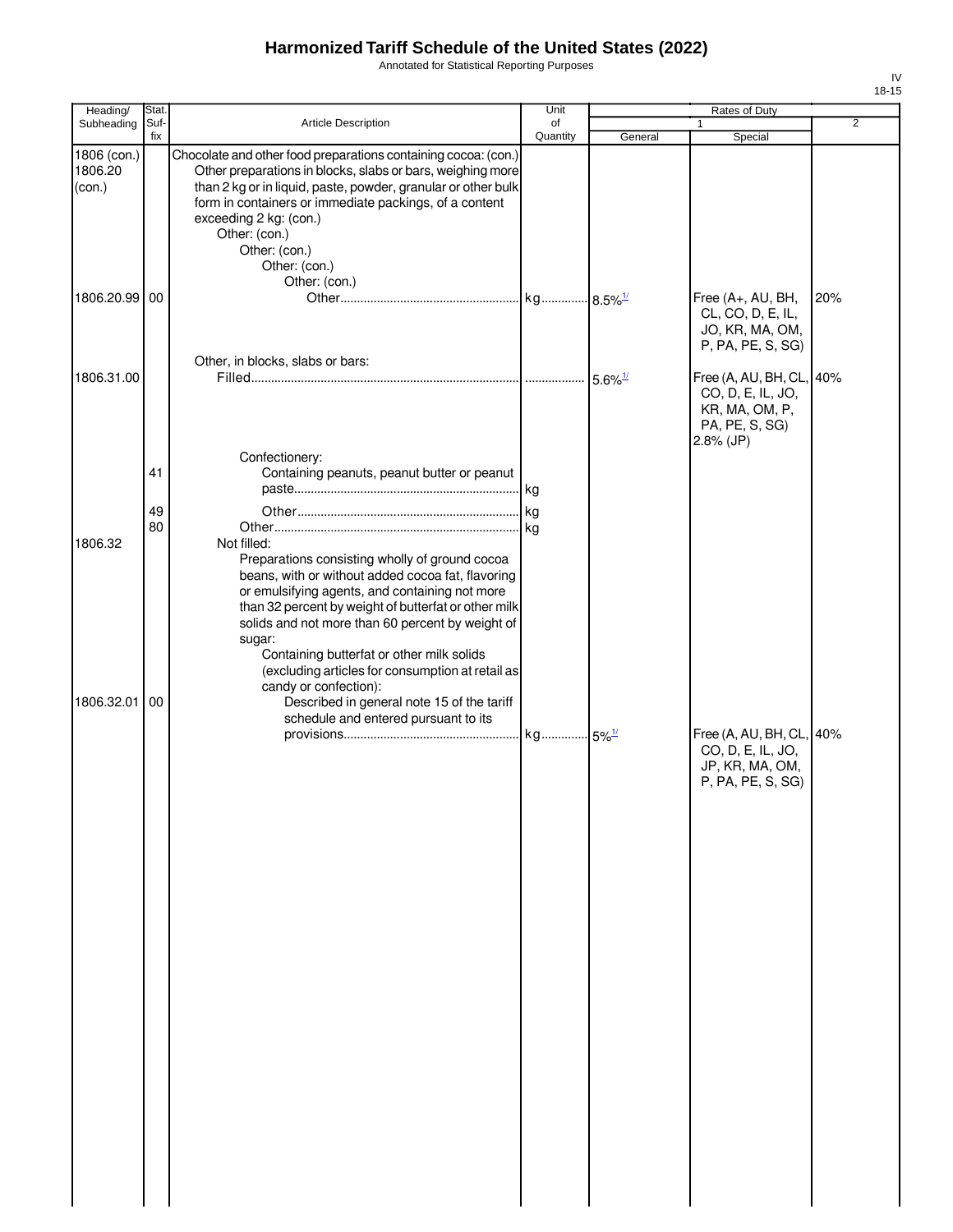Annotated for Statistical Reporting Purposes

| Heading/      | Stat.       |                                                                   | Unit           |                     | <b>Rates of Duty</b>                             |                          |
|---------------|-------------|-------------------------------------------------------------------|----------------|---------------------|--------------------------------------------------|--------------------------|
| Subheading    | Suf-<br>fix | <b>Article Description</b>                                        | of<br>Quantity | General             | 1<br>Special                                     | 2                        |
| 1806 (con.)   |             | Chocolate and other food preparations containing cocoa: (con.)    |                |                     |                                                  |                          |
| 1806.32       |             | Other, in blocks, slabs or bars: (con.)<br>Not filled: (con.)     |                |                     |                                                  |                          |
| (con.)        |             |                                                                   |                |                     |                                                  |                          |
|               |             | Preparations consisting wholly of ground cocoa                    |                |                     |                                                  |                          |
|               |             | beans, with or without added cocoa fat, flavoring                 |                |                     |                                                  |                          |
|               |             | or emulsifying agents, and containing not more                    |                |                     |                                                  |                          |
|               |             | than 32 percent by weight of butterfat or other milk              |                |                     |                                                  |                          |
|               |             | solids and not more than 60 percent by weight of<br>sugar: (con.) |                |                     |                                                  |                          |
|               |             | Containing butterfat or other milk solids                         |                |                     |                                                  |                          |
|               |             | (excluding articles for consumption at retail as                  |                |                     |                                                  |                          |
|               |             | candy or confection): (con.)                                      |                |                     |                                                  |                          |
|               |             | Other, containing over 5.5 percent by                             |                |                     |                                                  |                          |
|               |             | weight of butterfat:                                              |                |                     |                                                  |                          |
| 1806.32.04 00 |             | Described in additional U.S. note 2 to                            |                |                     |                                                  |                          |
|               |             | this chapter and entered pursuant to                              |                |                     |                                                  |                          |
|               |             |                                                                   | kg             | $5\%$ <sup>1/</sup> | Free (A, AU, BH, CL, 40%                         |                          |
|               |             |                                                                   | kg cmsc        |                     | CO, D, E, IL, JO,                                |                          |
|               |             |                                                                   |                |                     | KR, MA, OM, P,                                   |                          |
|               |             |                                                                   |                |                     | PA, PE, S, SG)                                   |                          |
|               |             | Other:                                                            |                |                     |                                                  |                          |
| 1806.32.06 00 |             | Containing less than 21 percent                                   |                |                     |                                                  |                          |
|               |             | by weight of milk solids <sup>5/</sup>                            | kg             | $37.2¢/kg +$        | Free (BH, CL, JO,                                | $43.8¢/kg + 5%$          |
|               |             |                                                                   | kg cmsc        | 4.3% $\frac{1}{2}$  | KR, MA, OM, SG)                                  |                          |
|               |             |                                                                   |                |                     | $2.4$ ¢/kg + 0.2% (PE)<br>$9.9$ ¢/kg + 1.1% (CO, |                          |
|               |             |                                                                   |                |                     | PA)                                              |                          |
|               |             |                                                                   |                |                     | $11.1¢/kg + 1.2% (P)$                            |                          |
|               |             |                                                                   |                |                     | See 9823.08.01-                                  |                          |
|               |             |                                                                   |                |                     | $9823.08.38(S+)$                                 |                          |
|               |             |                                                                   |                |                     | See 9913.04.25                                   |                          |
|               |             |                                                                   |                |                     | (AU)                                             |                          |
|               |             |                                                                   |                |                     | See 9915.04.30,                                  |                          |
|               |             |                                                                   |                |                     | 9915.04.42,                                      |                          |
|               |             |                                                                   |                |                     | 9915.04.66 (P+)                                  |                          |
| 1806.32.08 00 |             |                                                                   | kg             | 52.8¢/kg +          | Free (BH, CL, JO,                                | $62.1 \text{C/kg} + 5\%$ |
|               |             |                                                                   | kg cmsc        | 4.3% $\frac{1}{2}$  | KR, MA, OM, SG)                                  |                          |
|               |             |                                                                   |                |                     | $3.5$ ¢/kg + 0.2% (PE)                           |                          |
|               |             |                                                                   |                |                     | 14¢/kg + 1.1% (CO,                               |                          |
|               |             |                                                                   |                |                     | PA)<br>15.8¢/kg + 1.2% (P)                       |                          |
|               |             |                                                                   |                |                     | See 9823.08.01-                                  |                          |
|               |             |                                                                   |                |                     | $9823.08.38(S+)$                                 |                          |
|               |             |                                                                   |                |                     | See 9913.04.25                                   |                          |
|               |             |                                                                   |                |                     | (AU)                                             |                          |
|               |             |                                                                   |                |                     | See 9915.04.30,                                  |                          |
|               |             |                                                                   |                |                     | 9915.04.43,                                      |                          |
|               |             |                                                                   |                |                     | 9915.04.67 (P+)                                  |                          |
|               |             |                                                                   |                |                     |                                                  |                          |
|               |             |                                                                   |                |                     |                                                  |                          |
|               |             |                                                                   |                |                     |                                                  |                          |
|               |             |                                                                   |                |                     |                                                  |                          |
|               |             |                                                                   |                |                     |                                                  |                          |
|               |             |                                                                   |                |                     |                                                  |                          |
|               |             |                                                                   |                |                     |                                                  |                          |
|               |             |                                                                   |                |                     |                                                  |                          |
|               |             |                                                                   |                |                     |                                                  |                          |
|               |             |                                                                   |                |                     |                                                  |                          |
|               |             |                                                                   |                |                     |                                                  |                          |
|               |             |                                                                   |                |                     |                                                  |                          |
|               |             |                                                                   |                |                     |                                                  |                          |
|               |             |                                                                   |                |                     |                                                  |                          |
|               |             |                                                                   |                |                     |                                                  |                          |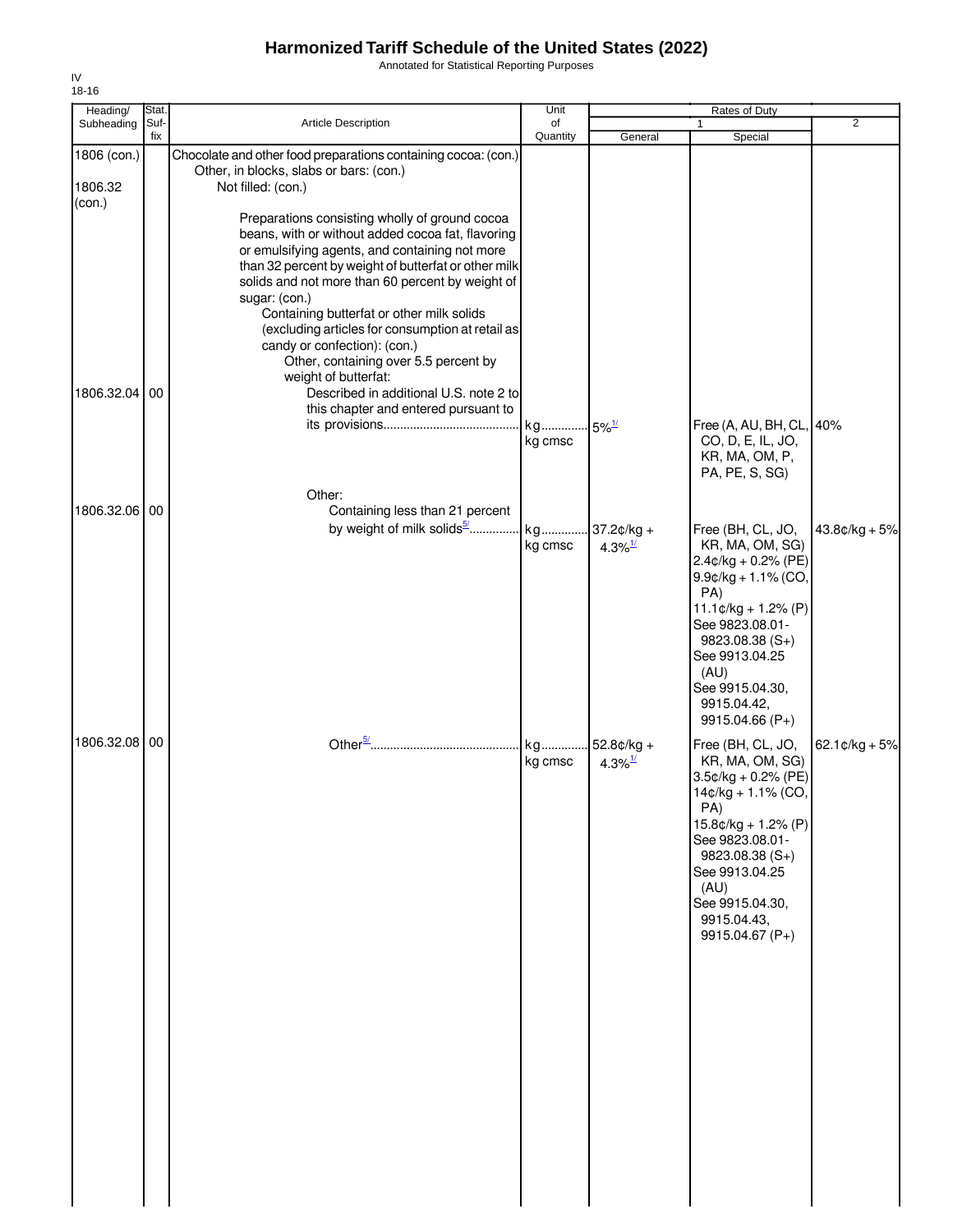Annotated for Statistical Reporting Purposes

| Heading/               | Stat.       |                                                                                                                                                                                                                                                                                                                                                                                                                               | Unit                           |                                        | Rates of Duty                                                                                                                                                                                                                          |                  |
|------------------------|-------------|-------------------------------------------------------------------------------------------------------------------------------------------------------------------------------------------------------------------------------------------------------------------------------------------------------------------------------------------------------------------------------------------------------------------------------|--------------------------------|----------------------------------------|----------------------------------------------------------------------------------------------------------------------------------------------------------------------------------------------------------------------------------------|------------------|
| Subheading             | Suf-<br>fix | Article Description                                                                                                                                                                                                                                                                                                                                                                                                           | of<br>Quantity                 | General                                | $\mathbf{1}$<br>Special                                                                                                                                                                                                                | 2                |
| 1806 (con.)<br>1806.32 |             | Chocolate and other food preparations containing cocoa: (con.)<br>Other, in blocks, slabs or bars: (con.)<br>Not filled: (con.)                                                                                                                                                                                                                                                                                               |                                |                                        |                                                                                                                                                                                                                                        |                  |
| (con.)                 |             | Preparations consisting wholly of ground cocoa<br>beans, with or without added cocoa fat, flavoring<br>or emulsifying agents, and containing not more<br>than 32 percent by weight of butterfat or other milk<br>solids and not more than 60 percent by weight of<br>sugar: (con.)<br>Containing butterfat or other milk solids<br>(excluding articles for consumption at retail as<br>candy or confection): (con.)<br>Other: |                                |                                        |                                                                                                                                                                                                                                        |                  |
| 1806.32.14 00          |             | Described in additional U.S. note 3 to<br>this chapter and entered pursuant to                                                                                                                                                                                                                                                                                                                                                | kg 5% <sup>1/</sup><br>kg cmsc |                                        | Free (A, BH, CL,<br>CO, D, E, IL, JO,<br>KR, MA, OM, P,<br>PA, PE, S, SG)                                                                                                                                                              | 40%              |
| 1806.32.16 00          |             | Other:<br>Containing less than 21 percent                                                                                                                                                                                                                                                                                                                                                                                     |                                |                                        |                                                                                                                                                                                                                                        |                  |
|                        |             | by weight of milk solids <sup>6</sup>                                                                                                                                                                                                                                                                                                                                                                                         | kg<br>kg cmsc                  | $37.2¢/kg +$<br>$4.3\%$ <sup>1/</sup>  | Free (BH, CL, JO,<br>KR, MA, OM, PA,<br>SG)<br>2.4¢/kg + 0.2% (PE)                                                                                                                                                                     | $43.8¢/kg + 5%$  |
|                        |             |                                                                                                                                                                                                                                                                                                                                                                                                                               |                                |                                        | $9.9¢/kg + 1.1% (CO)$<br>$11.1¢/kg + 1.2% (P)$<br>See 9823.08.01-<br>$9823.08.38(S+)$<br>See 9913.04.25<br>(AU)<br>See 9915.04.30,<br>9915.04.42,<br>9915.04.66 (P+)                                                                   |                  |
| 1806.32.18 00          |             |                                                                                                                                                                                                                                                                                                                                                                                                                               | kg<br>kg cmsc                  | $.52.8¢/kg +$<br>$4.3\%$ <sup>1/</sup> | Free (BH, CL, JO,<br>KR, MA, OM, SG)<br>3.5¢/kg + 0.2% (PE)<br>14¢/kg + 1.1% (CO,<br>PA)<br>$15.8¢/kg + 1.2% (P)$<br>See 9823.08.01-<br>9823.08.38 (S+)<br>See 9913.04.25<br>(AU)<br>See 9915.04.30,<br>9915.04.43,<br>9915.04.67 (P+) | $62.1$ ¢/kg + 5% |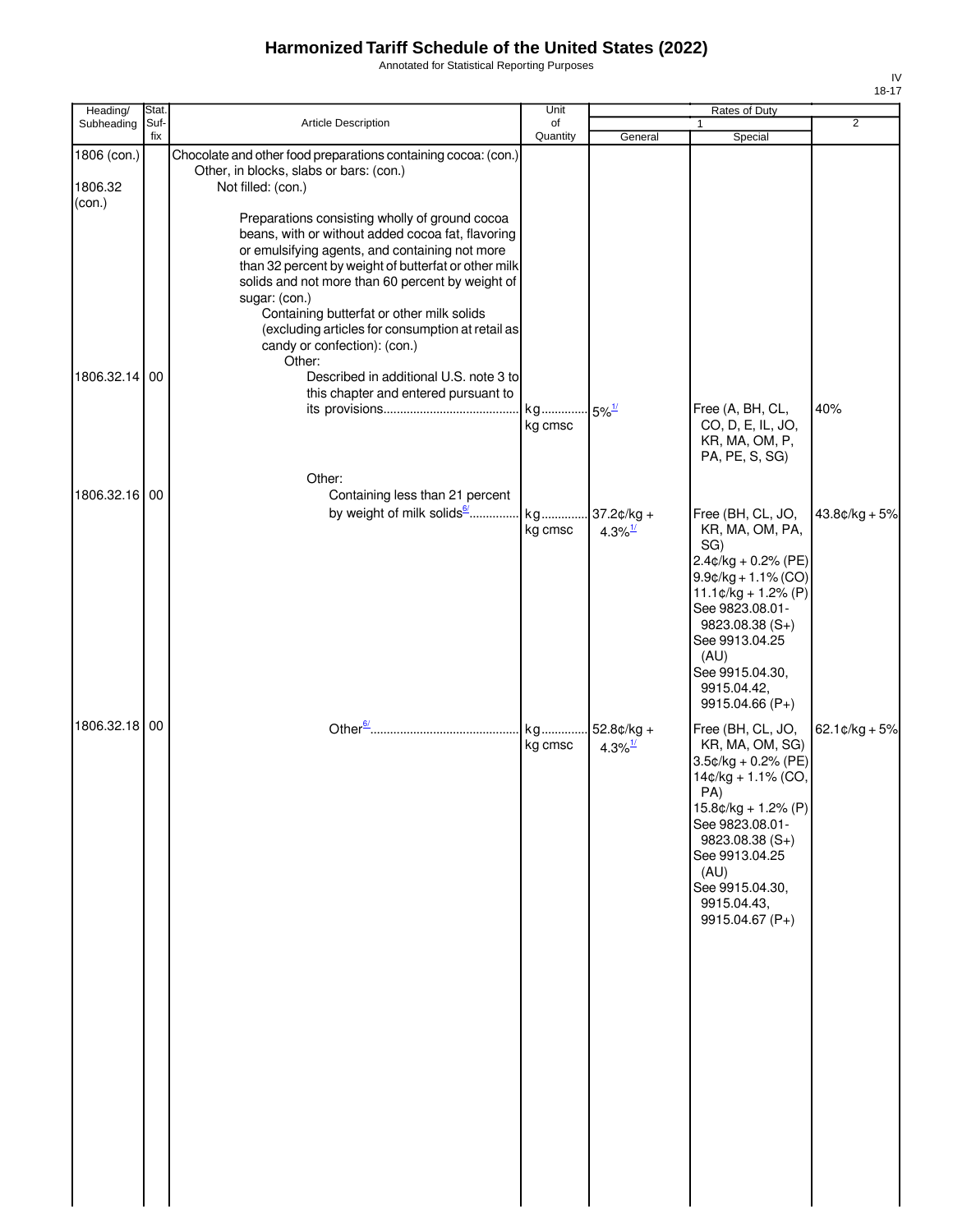Annotated for Statistical Reporting Purposes

| Heading/                         | Stat.       |                                                                                                                                                                                                                                                                                                                                                                                                                       | Unit           |         | Rates of Duty                                                                                  |                |
|----------------------------------|-------------|-----------------------------------------------------------------------------------------------------------------------------------------------------------------------------------------------------------------------------------------------------------------------------------------------------------------------------------------------------------------------------------------------------------------------|----------------|---------|------------------------------------------------------------------------------------------------|----------------|
| Subheading                       | Suf-<br>fix | Article Description                                                                                                                                                                                                                                                                                                                                                                                                   | of<br>Quantity | General | $\mathbf{1}$<br>Special                                                                        | $\overline{2}$ |
| 1806 (con.)<br>1806.32<br>(con.) |             | Chocolate and other food preparations containing cocoa: (con.)<br>Other, in blocks, slabs or bars: (con.)<br>Not filled: (con.)<br>Preparations consisting wholly of ground cocoa<br>beans, with or without added cocoa fat, flavoring<br>or emulsifying agents, and containing not more<br>than 32 percent by weight of butterfat or other milk<br>solids and not more than 60 percent by weight of<br>sugar: (con.) |                |         |                                                                                                |                |
| 1806.32.30 00                    |             | Other:                                                                                                                                                                                                                                                                                                                                                                                                                |                |         | Free (A, AU, BH, CL, 40%<br>CO, D, E, IL, JO,<br>KR, MA, OM, P,<br>PA, PE, S, SG)              |                |
| 1806.32.55 00                    |             | Described in general note 15 of the tariff<br>schedule and entered pursuant to its                                                                                                                                                                                                                                                                                                                                    |                |         | Free (A, AU, BH, CL, 40%<br>CO, D, E, IL, JO,<br>KR, MA, OM, P,<br>PA, PE, S, SG)<br>4.9% (JP) |                |
|                                  |             |                                                                                                                                                                                                                                                                                                                                                                                                                       |                |         |                                                                                                |                |
|                                  |             |                                                                                                                                                                                                                                                                                                                                                                                                                       |                |         |                                                                                                |                |
|                                  |             |                                                                                                                                                                                                                                                                                                                                                                                                                       |                |         |                                                                                                |                |
|                                  |             |                                                                                                                                                                                                                                                                                                                                                                                                                       |                |         |                                                                                                |                |
|                                  |             |                                                                                                                                                                                                                                                                                                                                                                                                                       |                |         |                                                                                                |                |
|                                  |             |                                                                                                                                                                                                                                                                                                                                                                                                                       |                |         |                                                                                                |                |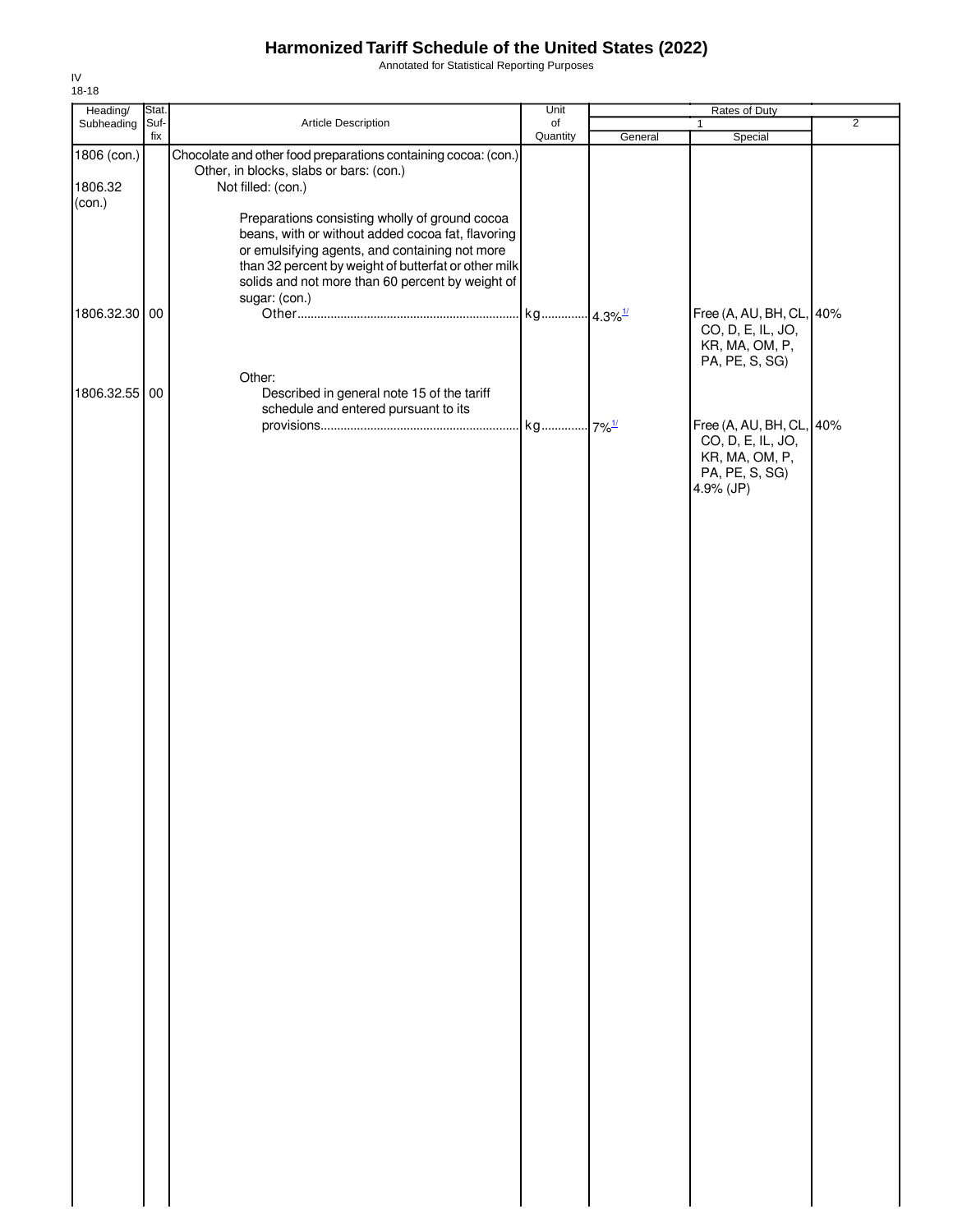Annotated for Statistical Reporting Purposes

| Heading/      | <b>Stat</b> |                                                                | Unit                           |                                 | Rates of Duty                                     |                |
|---------------|-------------|----------------------------------------------------------------|--------------------------------|---------------------------------|---------------------------------------------------|----------------|
| Subheading    | Suf-<br>fix | Article Description                                            | of<br>Quantity                 | General                         | 1<br>Special                                      | $\overline{2}$ |
| 1806 (con.)   |             | Chocolate and other food preparations containing cocoa: (con.) |                                |                                 |                                                   |                |
|               |             | Other, in blocks, slabs or bars: (con.)                        |                                |                                 |                                                   |                |
| 1806.32       |             | Not filled: (con.)                                             |                                |                                 |                                                   |                |
| $con.$        |             | Other: (con.)                                                  |                                |                                 |                                                   |                |
|               |             | Other, dairy products described in additional                  |                                |                                 |                                                   |                |
|               |             | U.S. note 1 to chapter 4:                                      |                                |                                 |                                                   |                |
| 1806.32.60 00 |             | Described in additional U.S. note 10 to                        |                                |                                 |                                                   |                |
|               |             | chapter 4 and entered pursuant to its                          |                                |                                 |                                                   |                |
|               |             |                                                                | kg 7% <sup>1/</sup><br>kg cmsc |                                 | Free (A, AU, BH, CL, 40%<br>CO, D, E, IL, JO,     |                |
|               |             |                                                                |                                |                                 | KR, MA, OM, P,                                    |                |
|               |             |                                                                |                                |                                 | PA, PE, S, SG)                                    |                |
|               |             | Other:                                                         |                                |                                 |                                                   |                |
| 1806.32.70 00 |             | Containing less than 21 percent by                             |                                |                                 |                                                   |                |
|               |             |                                                                |                                | kg 37.2¢/kg + 6% <sup>1/</sup>  | Free (BH, CL, JO,                                 | 43.8¢/kg +7%   |
|               |             |                                                                | kg cmsc                        |                                 | KR, MA, OM, PA,                                   |                |
|               |             |                                                                |                                |                                 | SG)                                               |                |
|               |             |                                                                |                                |                                 | $11.1 \text{C/kg} + 1.8\%$ (P)<br>See 9823.08.01- |                |
|               |             |                                                                |                                |                                 | 9823.08.38 (S+)                                   |                |
|               |             |                                                                |                                |                                 | See 9913.04.25                                    |                |
|               |             |                                                                |                                |                                 | (AU)                                              |                |
|               |             |                                                                |                                |                                 | See 9915.04.30,<br>9915.04.46,                    |                |
|               |             |                                                                |                                |                                 | 9915.04.70 (P+)                                   |                |
|               |             |                                                                |                                |                                 | See 9917.04.20,                                   |                |
|               |             |                                                                |                                |                                 | 9917.04.32 (PE)                                   |                |
|               |             |                                                                |                                |                                 | See 9918.04.60-<br>9918.04.80 (CO)                |                |
|               |             |                                                                |                                |                                 |                                                   |                |
| 1806.32.80 00 |             |                                                                | kg                             | $-52.8$ ¢/kg + 6% $\frac{1}{2}$ | Free (BH, CL, JO,                                 | 62.1¢/kg +7%   |
|               |             |                                                                | kg cmsc                        |                                 | KR, MA, OM, SG)<br>14¢/kg + 1.6% (PA)             |                |
|               |             |                                                                |                                |                                 | $15.8$ ¢/kg + 1.8% (P)                            |                |
|               |             |                                                                |                                |                                 | See 9823.08.01-                                   |                |
|               |             |                                                                |                                |                                 | 9823.08.38 (S+)                                   |                |
|               |             |                                                                |                                |                                 | See 9913.04.25<br>(AU)                            |                |
|               |             |                                                                |                                |                                 | See 9915.04.30,                                   |                |
|               |             |                                                                |                                |                                 | 9915.04.47,                                       |                |
|               |             |                                                                |                                |                                 | 9915.04.71 (P+)                                   |                |
|               |             |                                                                |                                |                                 | See 9917.04.20,<br>9917.04.33 (PE)                |                |
|               |             |                                                                |                                |                                 | See 9918.04.60-                                   |                |
|               |             |                                                                |                                |                                 | 9918.04.80 (CO)                                   |                |
| 1806.32.90 00 |             |                                                                |                                |                                 | Free (A, AU, BH, CL, 40%                          |                |
|               |             |                                                                |                                |                                 | CO, D, E, IL, JO,                                 |                |
|               |             |                                                                |                                |                                 | KR, MA, OM, P,<br>PA, PE, S, SG)                  |                |
|               |             |                                                                |                                |                                 |                                                   |                |
|               |             |                                                                |                                |                                 |                                                   |                |
|               |             |                                                                |                                |                                 |                                                   |                |
|               |             |                                                                |                                |                                 |                                                   |                |
|               |             |                                                                |                                |                                 |                                                   |                |
|               |             |                                                                |                                |                                 |                                                   |                |
|               |             |                                                                |                                |                                 |                                                   |                |
|               |             |                                                                |                                |                                 |                                                   |                |
|               |             |                                                                |                                |                                 |                                                   |                |
|               |             |                                                                |                                |                                 |                                                   |                |
|               |             |                                                                |                                |                                 |                                                   |                |
|               |             |                                                                |                                |                                 |                                                   |                |
|               |             |                                                                |                                |                                 |                                                   |                |
|               |             |                                                                |                                |                                 |                                                   |                |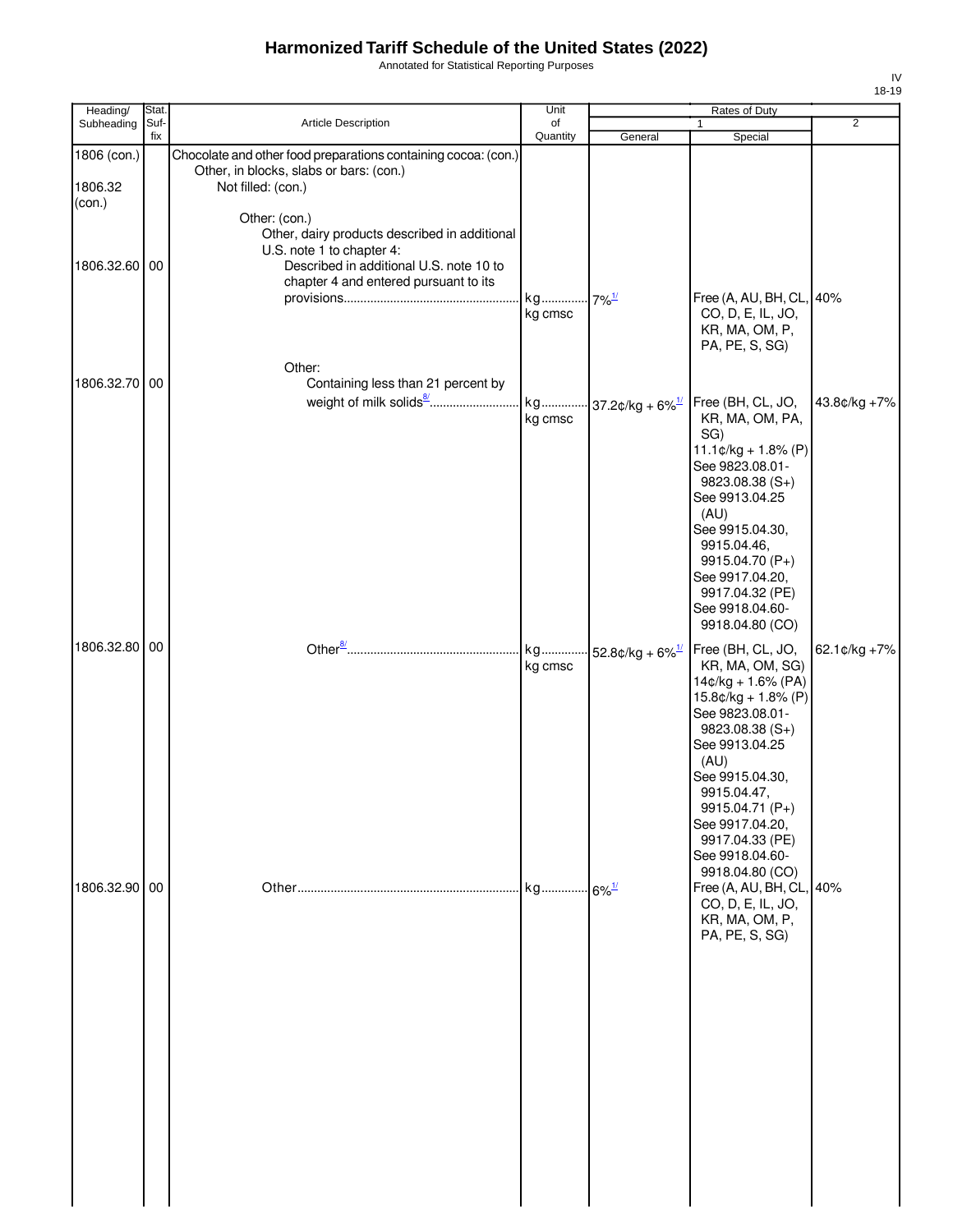Annotated for Statistical Reporting Purposes

| Heading/                                | Stat. |                                                                                                                                     | Unit                  |                                | <b>Rates of Duty</b>                                                                                                                                                                                                                                                                                    |                |
|-----------------------------------------|-------|-------------------------------------------------------------------------------------------------------------------------------------|-----------------------|--------------------------------|---------------------------------------------------------------------------------------------------------------------------------------------------------------------------------------------------------------------------------------------------------------------------------------------------------|----------------|
| Subheading                              | Suf-  | Article Description                                                                                                                 | of                    |                                | 1                                                                                                                                                                                                                                                                                                       | $\overline{2}$ |
| 1806 (con.)<br>1806.90<br>1806.90.01 00 | fix   | Chocolate and other food preparations containing cocoa: (con.)<br>Other:<br>Described in general note 15 of the tariff schedule and | Quantity              | General                        | Special                                                                                                                                                                                                                                                                                                 |                |
|                                         |       | Other:<br>Dairy products described in additional U.S. note                                                                          | kg 3.5% <sup>1/</sup> |                                | Free (A*, AU, BH,<br>CL, CO, D, E, IL,<br>JO, KR, MA, OM,<br>P, PA, PE, S, SG)<br>$1.4\%$ (JP)                                                                                                                                                                                                          | 40%            |
| 1806.90.05 00                           |       | 1 to chapter 4:<br>Described in additional U.S. note 10 to chapter<br>4 and entered pursuant to its provisions                      | kg<br>kg cmsc         | $3.5\%$ <sup>1/</sup>          | Free (A*, AU, BH,<br>CL, CO, D, E, IL,<br>JO, KR, MA, OM,<br>P, PA, PE, S, SG)                                                                                                                                                                                                                          | 40%            |
|                                         |       | Other:                                                                                                                              |                       |                                |                                                                                                                                                                                                                                                                                                         |                |
| 1806.90.08 00                           |       | Containing less than 21 percent by weight                                                                                           | kg<br>kg cmsc         | 37.2¢/kg + 6% $\frac{1}{2}$    | Free (BH, CL, JO,<br>KR, MA, OM, SG)<br>$9.9$ c/kg + 1.6% (PA)<br>$11.1¢/kg + 1.8% (P)$<br>See 9823.08.01-<br>$9823.08.38(S+)$<br>See 9913.04.25<br>(AU)<br>See 9915.04.30,<br>9915.04.46,<br>9915.04.70 (P+)<br>See 9917.04.20,<br>9917.04.32 (PE)<br>See 9918.04.60-                                  | 43.8¢/kg + 7%  |
| 1806.90.10 00                           |       |                                                                                                                                     | kg<br>kg cmsc         | 52.8¢/kg + $6\%$ <sup>1/</sup> | 9918.04.80 (CO)<br>Free (BH, CL, JO,<br>KR, MA, OM, SG)<br>14¢/kg + 1.6% (PA)<br>$15.8¢/kg + 1.8% (P)$<br>See 9823.08.01-<br>9823.08.38 (S+)<br>See 9913.04.25<br>(AU)<br>See 9915.04.30,<br>9915.04.47,<br>9915.04.71 (P+)<br>See 9917.04.20,<br>9917.04.33 (PE)<br>See 9918.04.60-<br>9918.04.80 (CO) | 62.1¢/kg +7%   |
|                                         |       |                                                                                                                                     |                       |                                |                                                                                                                                                                                                                                                                                                         |                |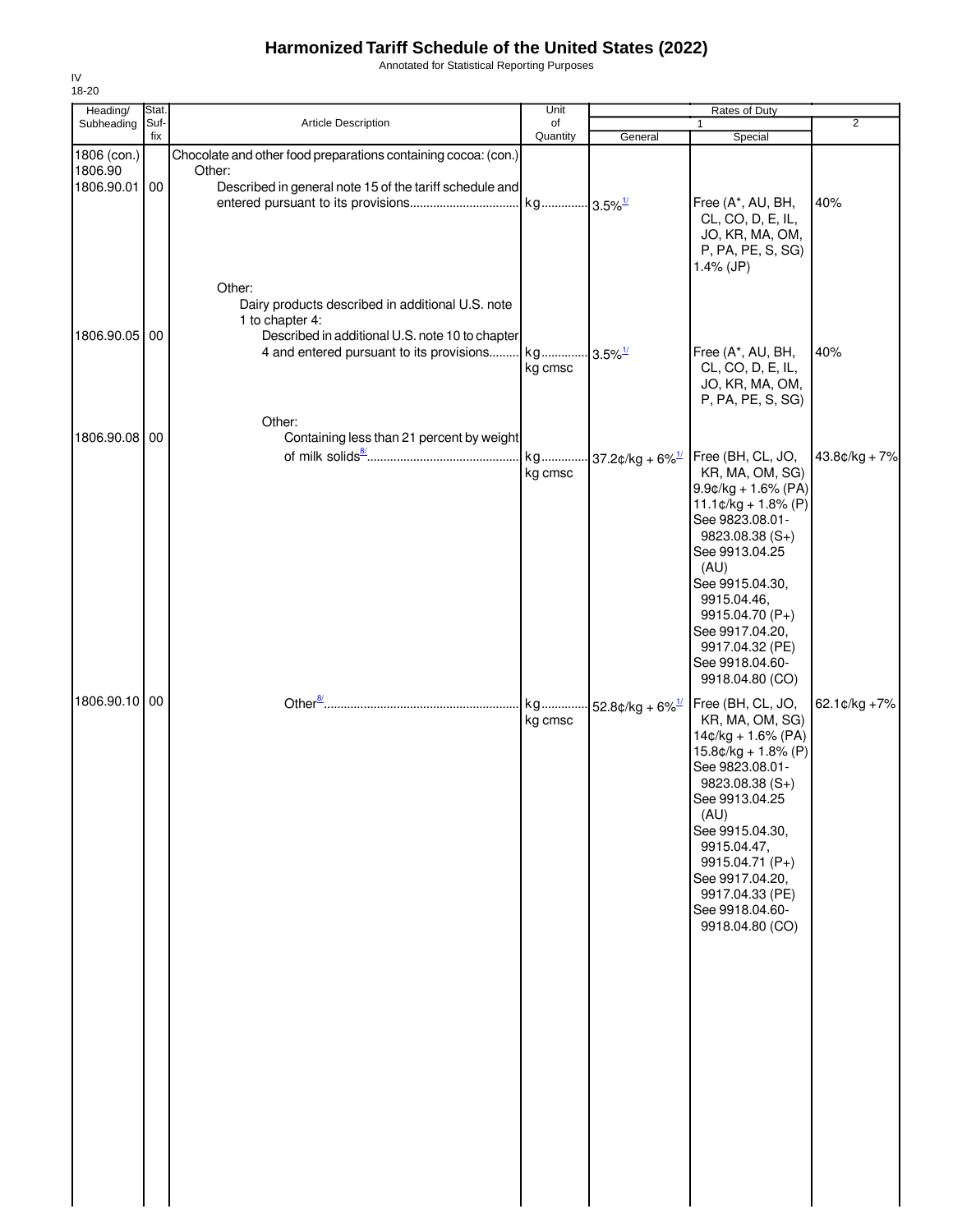Annotated for Statistical Reporting Purposes

| Heading/      | Stat. |                                                                       | Unit                  |                                | Rates of Duty                 |                  |
|---------------|-------|-----------------------------------------------------------------------|-----------------------|--------------------------------|-------------------------------|------------------|
| Subheading    | Suf-  | Article Description                                                   | of                    |                                |                               | $\overline{2}$   |
| 1806 (con.)   | fix   | Chocolate and other food preparations containing cocoa: (con.)        | Quantity              | General                        | Special                       |                  |
| 1806.90       |       | Other: (con.)                                                         |                       |                                |                               |                  |
| (con.)        |       |                                                                       |                       |                                |                               |                  |
|               |       | Other: (con.)                                                         |                       |                                |                               |                  |
|               |       | Other:                                                                |                       |                                |                               |                  |
|               |       | Containing butterfat or other milk solids                             |                       |                                |                               |                  |
|               |       | (excluding articles for consumption at retail as                      |                       |                                |                               |                  |
|               |       | candy or confection):<br>Containing over 5.5 percent by weight of     |                       |                                |                               |                  |
|               |       | butterfat:                                                            |                       |                                |                               |                  |
| 1806.90.15 00 |       | Described in additional U.S. note 2 to                                |                       |                                |                               |                  |
|               |       | this chapter and entered pursuant to                                  |                       |                                |                               |                  |
|               |       |                                                                       | kg 3.5% <sup>1/</sup> |                                | Free (A*, AU, BH,             | 40%              |
|               |       |                                                                       | kg cmsc               |                                | CL, CO, D, E, IL,             |                  |
|               |       |                                                                       |                       |                                | JO, KR, MA, OM,               |                  |
|               |       |                                                                       |                       |                                | P, PA, PE, S, SG)             |                  |
|               |       | Other:                                                                |                       |                                |                               |                  |
| 1806.90.18 00 |       | Containing less than 21 percent                                       |                       |                                |                               |                  |
|               |       | by weight of milk solids <sup>5/</sup> kg 37.2¢/kg + 6% <sup>1/</sup> |                       |                                | Free (BH, CL, JO,             | 43.8¢/kg + 7%    |
|               |       |                                                                       | kg cmsc               |                                | KR, MA, OM, SG)               |                  |
|               |       |                                                                       |                       |                                | $2.4$ ¢/kg + 0.4% (PE)        |                  |
|               |       |                                                                       |                       |                                | $9.9$ ¢/kg + 1.6% (CO,<br>PA) |                  |
|               |       |                                                                       |                       |                                | $11.1¢/kg + 1.8% (P)$         |                  |
|               |       |                                                                       |                       |                                | See 9823.08.01-               |                  |
|               |       |                                                                       |                       |                                | $9823.08.38(S+)$              |                  |
|               |       |                                                                       |                       |                                | See 9913.04.25                |                  |
|               |       |                                                                       |                       |                                | (AU)                          |                  |
|               |       |                                                                       |                       |                                | See 9915.04.30,               |                  |
|               |       |                                                                       |                       |                                | 9915.04.46,                   |                  |
|               |       |                                                                       |                       |                                | 9915.04.70 (P+)               |                  |
| 1806.90.20 00 |       |                                                                       | kg                    | 52.8¢/kg + $6\%$ <sup>1/</sup> | Free (BH, CL, JO,             | 62.1 $¢$ /kg +7% |
|               |       |                                                                       | kg cmsc               |                                | KR, MA, OM, SG)               |                  |
|               |       |                                                                       |                       |                                | $3.5¢/kg + 0.4% (PE)$         |                  |
|               |       |                                                                       |                       |                                | 14¢/kg + 1.6% (CO,            |                  |
|               |       |                                                                       |                       |                                | PA)<br>$15.8¢/kg + 1.8% (P)$  |                  |
|               |       |                                                                       |                       |                                | See 9823.08.01-               |                  |
|               |       |                                                                       |                       |                                | 9823.08.38 (S+)               |                  |
|               |       |                                                                       |                       |                                | See 9913.04.25                |                  |
|               |       |                                                                       |                       |                                | (AU)                          |                  |
|               |       |                                                                       |                       |                                | See 9915.04.30,               |                  |
|               |       |                                                                       |                       |                                | 9915.04.47,                   |                  |
|               |       |                                                                       |                       |                                | 9915.04.71 (P+)               |                  |
|               |       |                                                                       |                       |                                |                               |                  |
|               |       |                                                                       |                       |                                |                               |                  |
|               |       |                                                                       |                       |                                |                               |                  |
|               |       |                                                                       |                       |                                |                               |                  |
|               |       |                                                                       |                       |                                |                               |                  |
|               |       |                                                                       |                       |                                |                               |                  |
|               |       |                                                                       |                       |                                |                               |                  |
|               |       |                                                                       |                       |                                |                               |                  |
|               |       |                                                                       |                       |                                |                               |                  |
|               |       |                                                                       |                       |                                |                               |                  |
|               |       |                                                                       |                       |                                |                               |                  |
|               |       |                                                                       |                       |                                |                               |                  |
|               |       |                                                                       |                       |                                |                               |                  |
|               |       |                                                                       |                       |                                |                               |                  |
|               |       |                                                                       |                       |                                |                               |                  |
|               |       |                                                                       |                       |                                |                               |                  |
|               |       |                                                                       |                       |                                |                               |                  |
|               |       |                                                                       |                       |                                |                               |                  |
|               |       |                                                                       |                       |                                |                               |                  |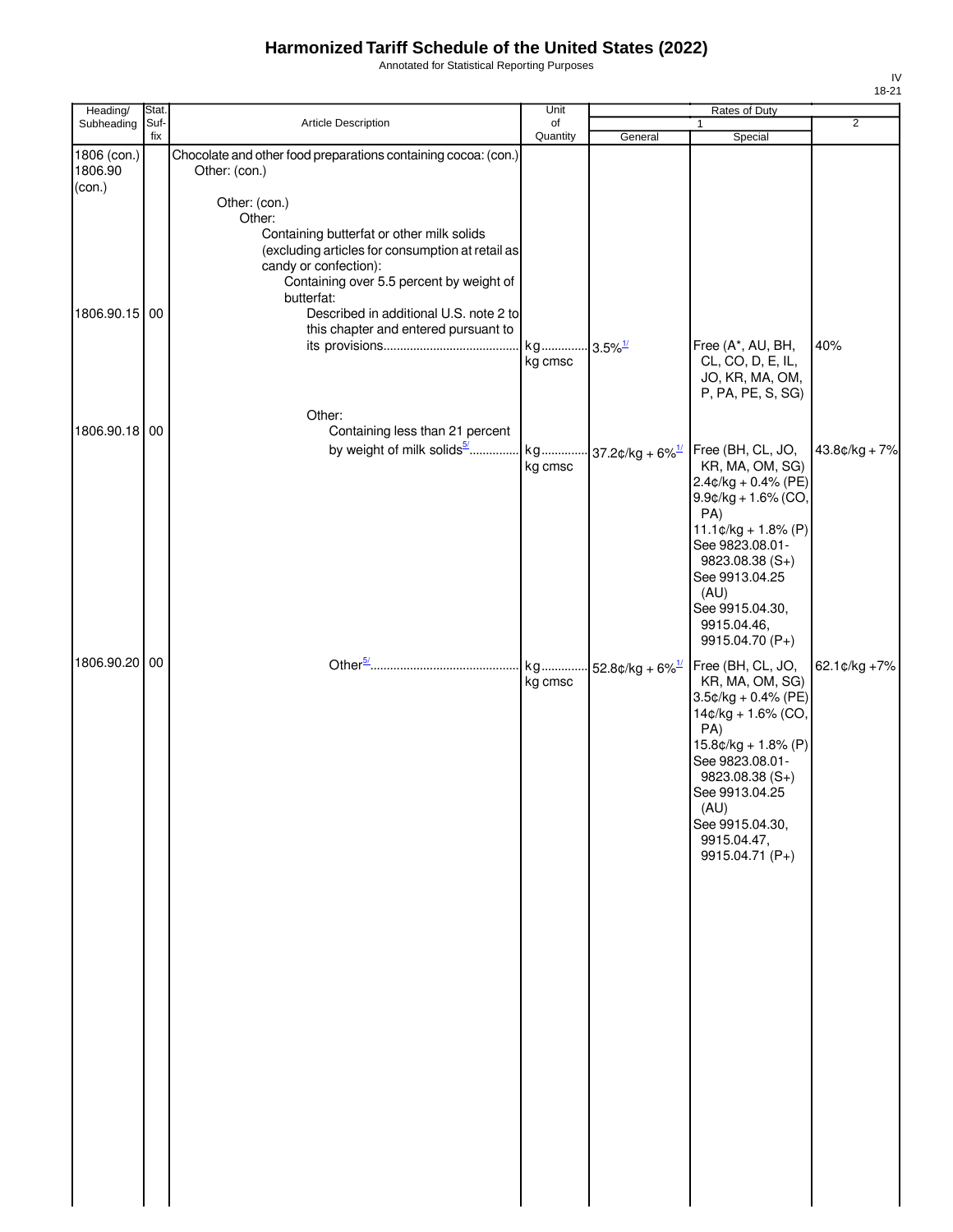Annotated for Statistical Reporting Purposes

| Heading/               | Stat.       |                                                                                  | Unit                  |                                | Rates of Duty                                   |                          |
|------------------------|-------------|----------------------------------------------------------------------------------|-----------------------|--------------------------------|-------------------------------------------------|--------------------------|
| Subheading             | Suf-<br>fix | Article Description                                                              | of<br>Quantity        |                                |                                                 | $\overline{2}$           |
| 1806 (con.)<br>1806.90 |             | Chocolate and other food preparations containing cocoa: (con.)<br>Other: (con.)  |                       | General                        | Special                                         |                          |
| (con.)                 |             |                                                                                  |                       |                                |                                                 |                          |
|                        |             | Other: (con.)<br>Other: (con.)                                                   |                       |                                |                                                 |                          |
|                        |             | Containing butterfat or other milk solids                                        |                       |                                |                                                 |                          |
|                        |             | (excluding articles for consumption at retail as<br>candy or confection): (con.) |                       |                                |                                                 |                          |
|                        |             | Other:                                                                           |                       |                                |                                                 |                          |
| 1806.90.25 00          |             | Described in additional U.S. note 3 to                                           |                       |                                |                                                 |                          |
|                        |             | this chapter and entered pursuant to                                             | kg 3.5% <sup>1/</sup> |                                | Free (A*, BH, CL,                               | 40%                      |
|                        |             |                                                                                  | kg cmsc               |                                | CO, D, E, IL, JO,                               |                          |
|                        |             |                                                                                  |                       |                                | KR, MA, OM, P,<br>PA, PE, S, SG)                |                          |
|                        |             | Other:                                                                           |                       |                                |                                                 |                          |
| 1806.90.28 00          |             | Containing less than 21 percent                                                  |                       |                                |                                                 |                          |
|                        |             | by weight of milk solids <sup>6</sup>                                            |                       | kg 37.2¢/kg + 6% <sup>1/</sup> | Free (BH, CL, JO,                               | $43.8¢/kg + 7%$          |
|                        |             |                                                                                  | kg cmsc               |                                | KR, MA, OM, PA,<br>SG)                          |                          |
|                        |             |                                                                                  |                       |                                | $2.4$ ¢/kg + 0.4% (PE)                          |                          |
|                        |             |                                                                                  |                       |                                | $9.9$ ¢/kg + 1.6% (CO)<br>$11.1¢/kg + 1.8% (P)$ |                          |
|                        |             |                                                                                  |                       |                                | See 9823.08.01-                                 |                          |
|                        |             |                                                                                  |                       |                                | 9823.08.38 (S+)<br>See 9913.04.25               |                          |
|                        |             |                                                                                  |                       |                                | (AU)                                            |                          |
|                        |             |                                                                                  |                       |                                | See 9915.04.30,                                 |                          |
|                        |             |                                                                                  |                       |                                | 9915.04.46,<br>9915.04.70 (P+)                  |                          |
| 1806.90.30 00          |             |                                                                                  |                       | kg 52.8¢/kg + 6% <sup>1/</sup> | Free (BH, CL, JO,                               | $62.1 \text{c/kg} + 7\%$ |
|                        |             |                                                                                  | kg cmsc               |                                | KR, MA, OM, SG)                                 |                          |
|                        |             |                                                                                  |                       |                                | 3.5¢/kg + 0.4% (PE)<br>14¢/kg + 1.6% (CO,       |                          |
|                        |             |                                                                                  |                       |                                | PA)                                             |                          |
|                        |             |                                                                                  |                       |                                | 15.8¢/kg + 1.8% (P)<br>See 9823.08.01-          |                          |
|                        |             |                                                                                  |                       |                                | 9823.08.38 (S+)                                 |                          |
|                        |             |                                                                                  |                       |                                | See 9913.04.25                                  |                          |
|                        |             |                                                                                  |                       |                                | (AU)<br>See 9915.04.30,                         |                          |
|                        |             |                                                                                  |                       |                                | 9915.04.47,                                     |                          |
|                        |             |                                                                                  |                       |                                | 9915.04.71 (P+)                                 |                          |
|                        |             |                                                                                  |                       |                                |                                                 |                          |
|                        |             |                                                                                  |                       |                                |                                                 |                          |
|                        |             |                                                                                  |                       |                                |                                                 |                          |
|                        |             |                                                                                  |                       |                                |                                                 |                          |
|                        |             |                                                                                  |                       |                                |                                                 |                          |
|                        |             |                                                                                  |                       |                                |                                                 |                          |
|                        |             |                                                                                  |                       |                                |                                                 |                          |
|                        |             |                                                                                  |                       |                                |                                                 |                          |
|                        |             |                                                                                  |                       |                                |                                                 |                          |
|                        |             |                                                                                  |                       |                                |                                                 |                          |
|                        |             |                                                                                  |                       |                                |                                                 |                          |
|                        |             |                                                                                  |                       |                                |                                                 |                          |
|                        |             |                                                                                  |                       |                                |                                                 |                          |
|                        |             |                                                                                  |                       |                                |                                                 |                          |
|                        |             |                                                                                  |                       |                                |                                                 |                          |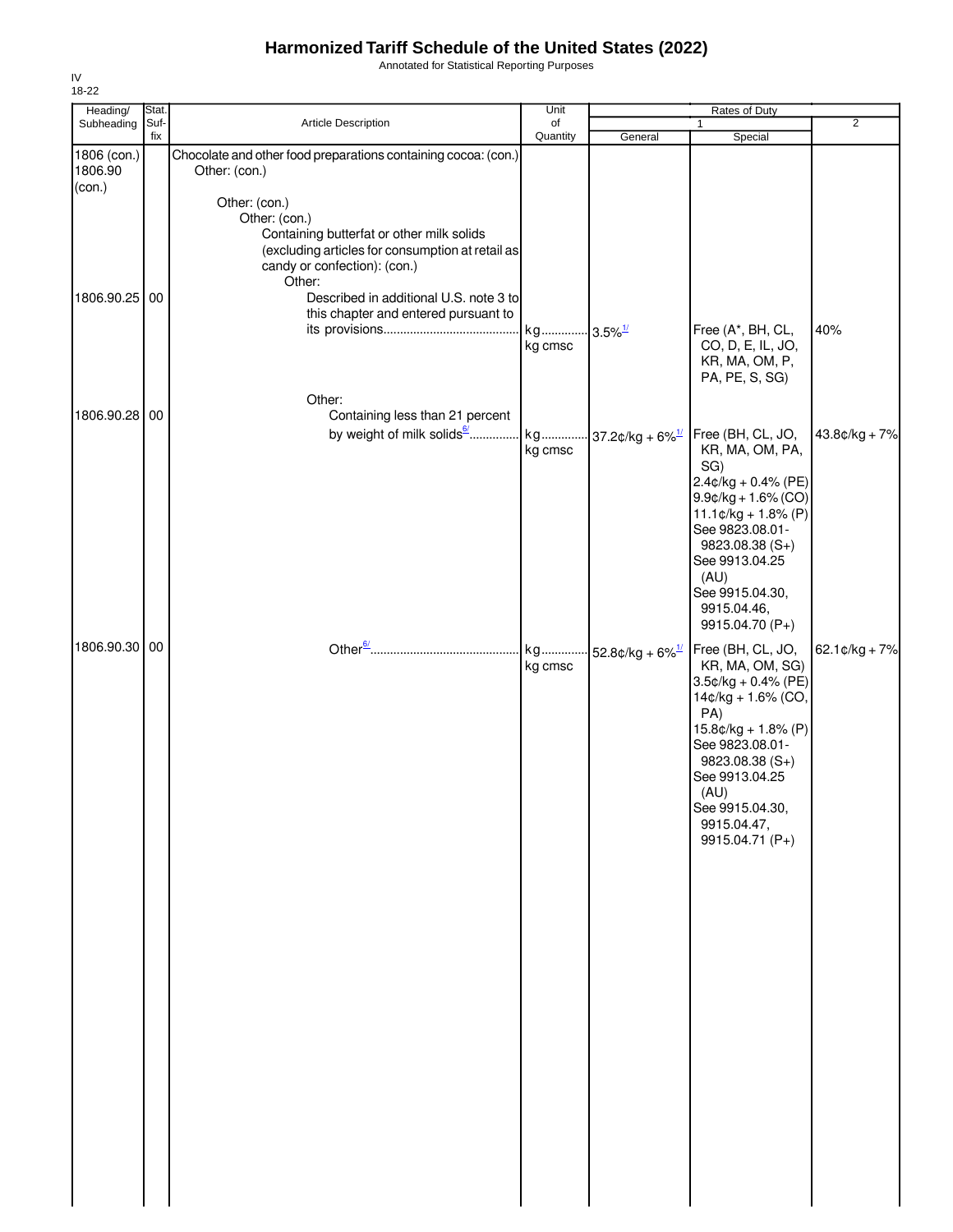Annotated for Statistical Reporting Purposes

| Heading/               | Stat.       |                                                                                                                | Unit           |         | Rates of Duty                                                                                                                                                                                                |                 |
|------------------------|-------------|----------------------------------------------------------------------------------------------------------------|----------------|---------|--------------------------------------------------------------------------------------------------------------------------------------------------------------------------------------------------------------|-----------------|
| Subheading             | Suf-<br>fix | Article Description                                                                                            | of<br>Quantity | General | 1<br>Special                                                                                                                                                                                                 | 2               |
| 1806 (con.)<br>1806.90 |             | Chocolate and other food preparations containing cocoa: (con.)<br>Other: (con.)                                |                |         |                                                                                                                                                                                                              |                 |
| (con.)                 |             | Other: (con.)                                                                                                  |                |         |                                                                                                                                                                                                              |                 |
|                        |             | Other: (con.)<br>Other:                                                                                        |                |         |                                                                                                                                                                                                              |                 |
| 1806.90.35 00          |             | Blended syrups described in additional<br>U.S. note 4 to chapter 17:<br>Described in additional U.S. note 9 to |                |         |                                                                                                                                                                                                              |                 |
|                        |             | chapter 17 and entered pursuant to its                                                                         |                |         | Free (CO, KR, OM,                                                                                                                                                                                            | 40%             |
| 1806.90.39 00          |             |                                                                                                                |                |         | PA, PE, S)<br>Free (BH, CL, JO,                                                                                                                                                                              | $43.8¢/kg + 7%$ |
|                        |             |                                                                                                                |                |         | KR, OM, SG)<br>See 9822.05.20 (P+)<br>See 9822.06.10 (PE)<br>See 9822.08.01<br>(CO)<br>See 9822.09.17 (PA)<br>See 9823.10.01-<br>$9823.10.45(S+)$<br>See 9912.17.05,<br>9912.17.60 (MA)                      |                 |
|                        |             | Articles containing over 65 percent by dry<br>weight of sugar described in additional                          |                |         |                                                                                                                                                                                                              |                 |
| 1806.90.45 00          |             | U.S. note 2 to chapter 17:<br>Described in additional U.S. note 7 to<br>chapter 17 and entered pursuant to its |                |         |                                                                                                                                                                                                              |                 |
|                        |             |                                                                                                                |                |         | Free (CO, KR, OM,<br>PA, PE, S)                                                                                                                                                                              | 40%             |
| 1806.90.49 00          |             |                                                                                                                |                |         | Free (BH, CL, JO,<br>KR, OM, SG)<br>See 9822.05.20 (P+)<br>See 9822.06.10 (PE)<br>See 9822.08.01<br>(CO)<br>See 9822.09.17 (PA)<br>See 9823.10.01-<br>$9823.10.45(S+)$<br>See 9912.17.05,<br>9912.17.60 (MA) | $43.8¢/kg + 7%$ |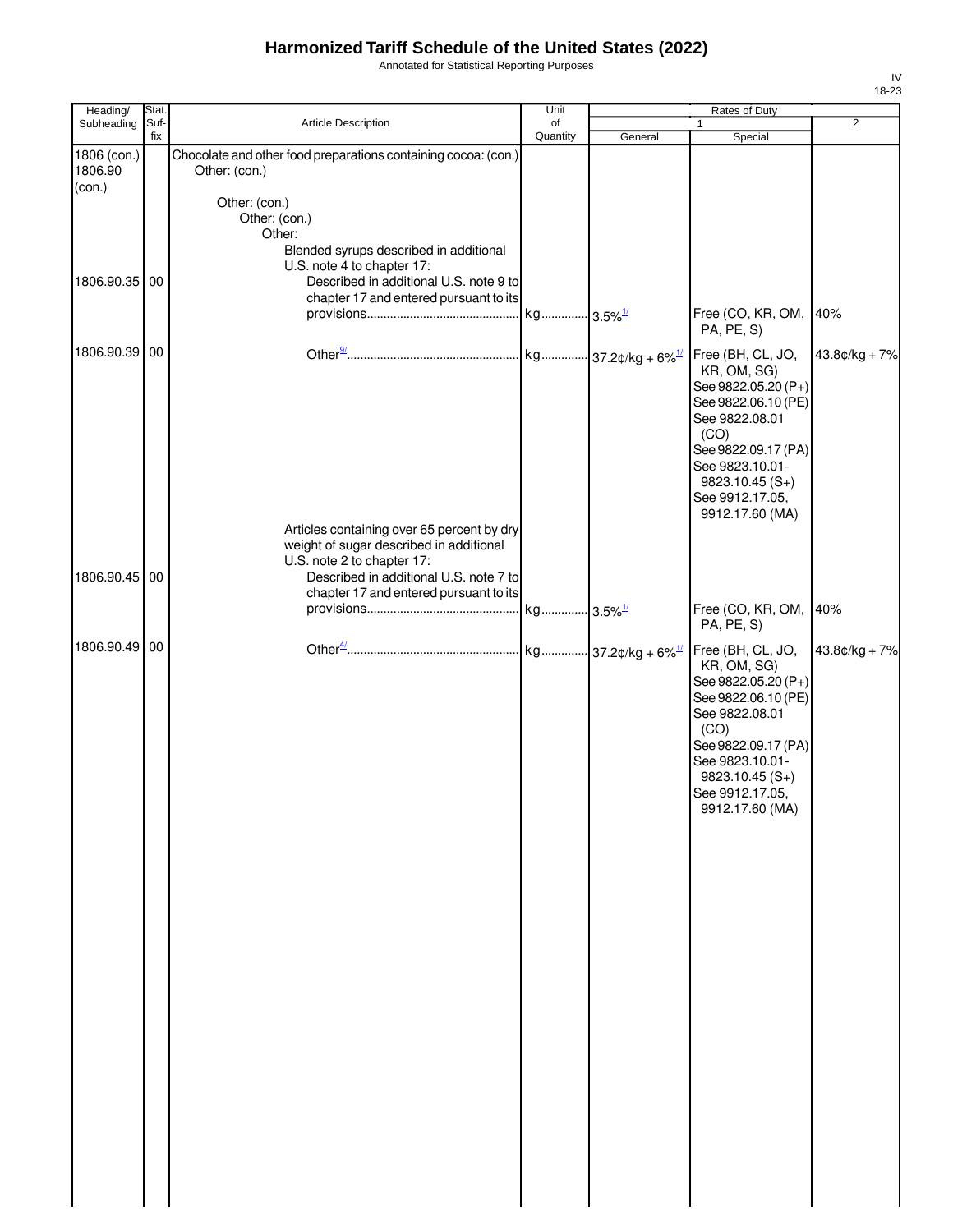Annotated for Statistical Reporting Purposes

| Heading/               | Stat.       |                                                                                       | Unit<br>Rates of Duty |         |                                     |                 |
|------------------------|-------------|---------------------------------------------------------------------------------------|-----------------------|---------|-------------------------------------|-----------------|
| Subheading             | Suf-<br>fix | Article Description                                                                   | of<br>Quantity        | General | $\mathbf{1}$<br>Special             | $\overline{2}$  |
| 1806 (con.)<br>1806.90 |             | Chocolate and other food preparations containing cocoa: (con.)<br>Other: (con.)       |                       |         |                                     |                 |
| (con.)                 |             |                                                                                       |                       |         |                                     |                 |
|                        |             | Other: (con.)                                                                         |                       |         |                                     |                 |
|                        |             | Other: (con.)                                                                         |                       |         |                                     |                 |
|                        |             | Other: (con.)                                                                         |                       |         |                                     |                 |
|                        |             | Articles containing over 10 percent by dry<br>weight of sugar described in additional |                       |         |                                     |                 |
|                        |             | U.S. note 3 to chapter 17:                                                            |                       |         |                                     |                 |
| 1806.90.55 00          |             | Described in additional U.S. note 8 to                                                |                       |         |                                     |                 |
|                        |             | chapter 17 and entered pursuant to its                                                |                       |         |                                     |                 |
|                        |             |                                                                                       |                       |         | Free (A*, BH, CL,                   | 40%             |
|                        |             |                                                                                       |                       |         | CO, D, E, IL, JO,                   |                 |
|                        |             |                                                                                       |                       |         | KR, MA, OM, P,<br>PA, PE, S, SG)    |                 |
|                        |             |                                                                                       |                       |         |                                     |                 |
| 1806.90.59 00          |             |                                                                                       |                       |         | Free (BH, CL, JO,                   | $43.8¢/kg + 7%$ |
|                        |             |                                                                                       |                       |         | KR, OM, SG)<br>See 9822.05.20 (P+)  |                 |
|                        |             |                                                                                       |                       |         | See 9822.06.10 (PE)                 |                 |
|                        |             |                                                                                       |                       |         | See 9822.08.01                      |                 |
|                        |             |                                                                                       |                       |         | (CO)                                |                 |
|                        |             |                                                                                       |                       |         | See 9822.09.17 (PA)                 |                 |
|                        |             |                                                                                       |                       |         | See 9823.10.01-                     |                 |
|                        |             |                                                                                       |                       |         | $9823.10.45(S+)$<br>See 9912.17.05, |                 |
|                        |             |                                                                                       |                       |         | 9912.17.60 (MA)                     |                 |
| 1806.90.90             |             |                                                                                       |                       |         | Free (A*, AU, BH,                   | 40%             |
|                        |             |                                                                                       |                       |         | CL, CO, D, E, IL,                   |                 |
|                        |             |                                                                                       |                       |         | JO, KR, MA, OM,                     |                 |
|                        |             | Confectionery:                                                                        |                       |         | P, PA, PE, S, SG)                   |                 |
|                        | 11          | Containing peanuts or peanut                                                          |                       |         |                                     |                 |
|                        |             |                                                                                       |                       |         |                                     |                 |
|                        | 19          |                                                                                       |                       |         |                                     |                 |
|                        | 90          |                                                                                       |                       |         |                                     |                 |
|                        |             |                                                                                       |                       |         |                                     |                 |
|                        |             |                                                                                       |                       |         |                                     |                 |
|                        |             |                                                                                       |                       |         |                                     |                 |
|                        |             |                                                                                       |                       |         |                                     |                 |
|                        |             |                                                                                       |                       |         |                                     |                 |
|                        |             |                                                                                       |                       |         |                                     |                 |
|                        |             |                                                                                       |                       |         |                                     |                 |
|                        |             |                                                                                       |                       |         |                                     |                 |
|                        |             |                                                                                       |                       |         |                                     |                 |
|                        |             |                                                                                       |                       |         |                                     |                 |
|                        |             |                                                                                       |                       |         |                                     |                 |
|                        |             |                                                                                       |                       |         |                                     |                 |
|                        |             |                                                                                       |                       |         |                                     |                 |
|                        |             |                                                                                       |                       |         |                                     |                 |
|                        |             |                                                                                       |                       |         |                                     |                 |
|                        |             |                                                                                       |                       |         |                                     |                 |
|                        |             |                                                                                       |                       |         |                                     |                 |
|                        |             |                                                                                       |                       |         |                                     |                 |
|                        |             |                                                                                       |                       |         |                                     |                 |
|                        |             |                                                                                       |                       |         |                                     |                 |
|                        |             |                                                                                       |                       |         |                                     |                 |
|                        |             |                                                                                       |                       |         |                                     |                 |
|                        |             |                                                                                       |                       |         |                                     |                 |
|                        |             |                                                                                       |                       |         |                                     |                 |
|                        |             |                                                                                       |                       |         |                                     |                 |
|                        |             |                                                                                       |                       |         |                                     |                 |